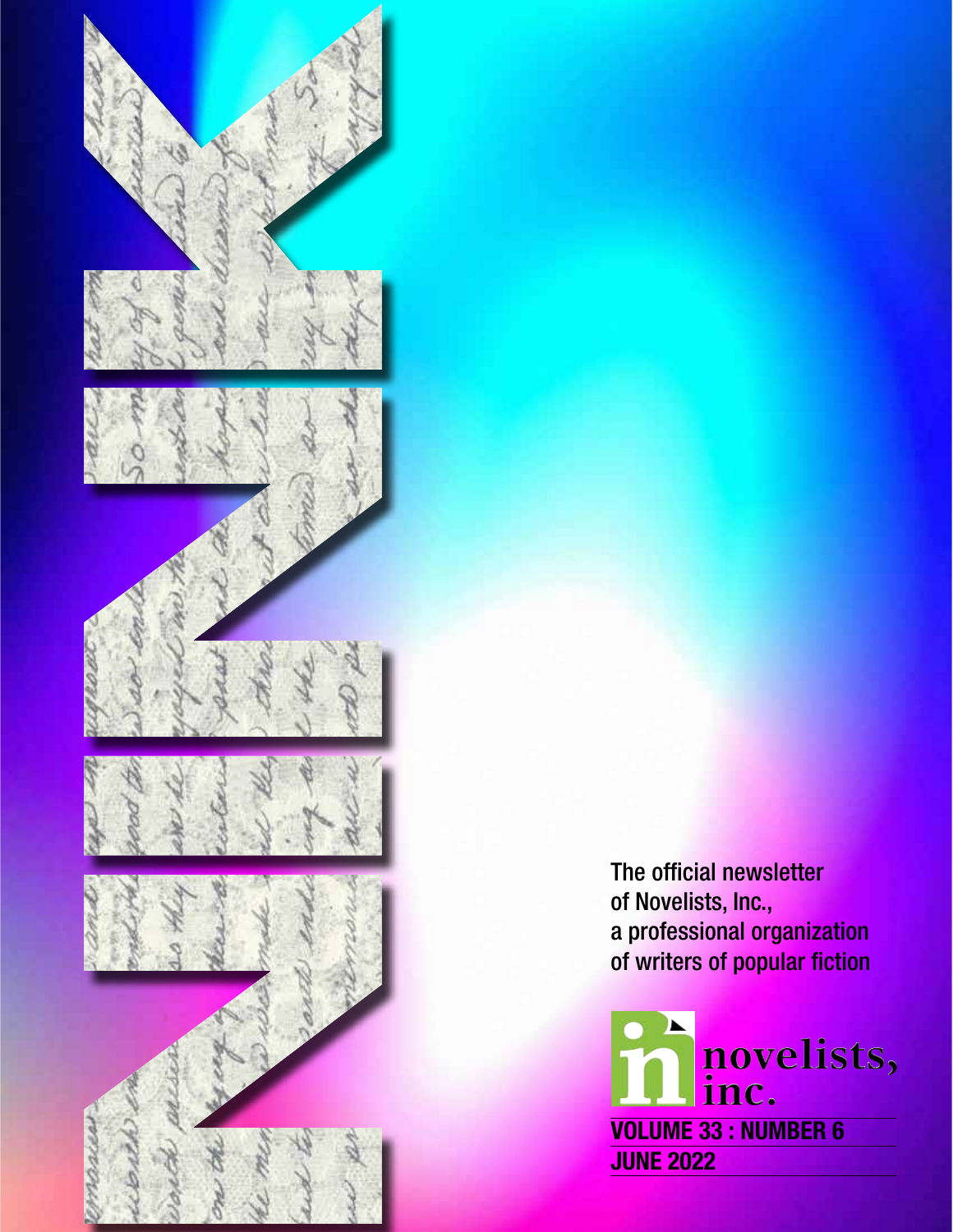# *Nink* **June 2022 Contents**

- President's Voice ~ Lisa Hughey
- Conference Update ~ Tawdra Kandle
- ◆ Behind the Scenes, Part Two: How to Plan A Fabulous NINC Conference ~ Tawdra Kandle

# *Feature Articles*

- ◆ When to Form a Limited Liability Corporation (LLC) ~ Cheré Coen
- ◆ Naming Your Baby: Should Your Publishing Company Be Named After You? ~ Michael L. Banner
- Using Core Values to Strengthen Characterisation ~ Joanne Grant
- ◆ How to Write Superhero Fiction: Making Heroic Heroes and Villainous Villains ~ Timothy L. Cerepaka

#### *Columns*

- ◆ Smart Marketing For Savvy Authors ~ Tawdra Kandle
- Member Discounts Highlight: Publisher Alley ~ Emilie Richards
- NINC Membership Benefits
- ◆ About NINC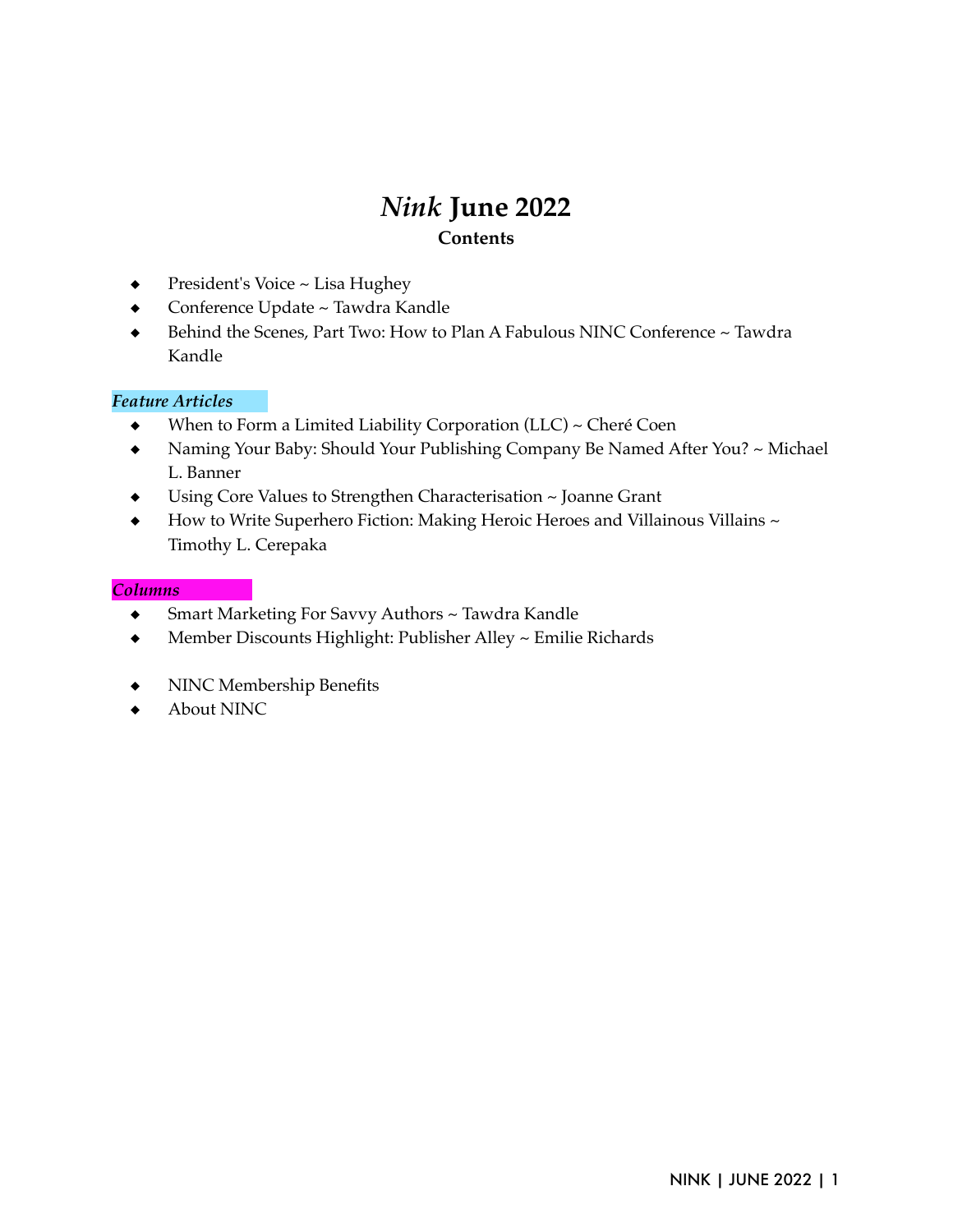# **President's Voice**

*By Lisa Hughey*



The NINC board and committees are hard at work. We're in the process of interviewing applicants for the bookkeeper job. Thank you to everyone who spread the word. We had a pool of ten fabulous applicants.

Conference registration is now closed. If you are registered and haven't booked the hotel, the TradeWinds is close to sold out. They may or may not honor our room rate as we are far over our contracted block. Huge thank you to Karen Fox for negotiating with the Hilton Garden Inn down the street to reserve rooms for us.

It's hard to believe this year is halfway over. As things get back to normal, I made plans and set goals—and things still went awry. Life interfered, as always happens, but somehow it was more of a surprise this year. COVID is under control so what could possibly go wrong? ::cue hysterical laughter:: How quickly I forgot that things can always go sideways. Instead of wallowing in frustration, I worked on reframing to take a perceived negative and create an opportunity.

[This Mel Robbins video](https://www.youtube.com/watch?v=2iPFtZENEq4) on visualization was posted in a group I'm in on Facebook. It's a quick ten minutes but totally worth the time. Visualization can be more than closing your eyes and imagining. It can be a vision board, a yearly collage, writing out your dream day. I do a yearly collage of images and phrases that encompass my goals and post it on the wall in my office. I never achieve everything on my board but at the end of the year, I can see where I succeeded. I assess the things I didn't get done and decide if the goal is still worthy of my time, then I have a blueprint in place for the next year. Until things go sideways again.  $\odot$ 

Happy writing!

~ Lisa Hughey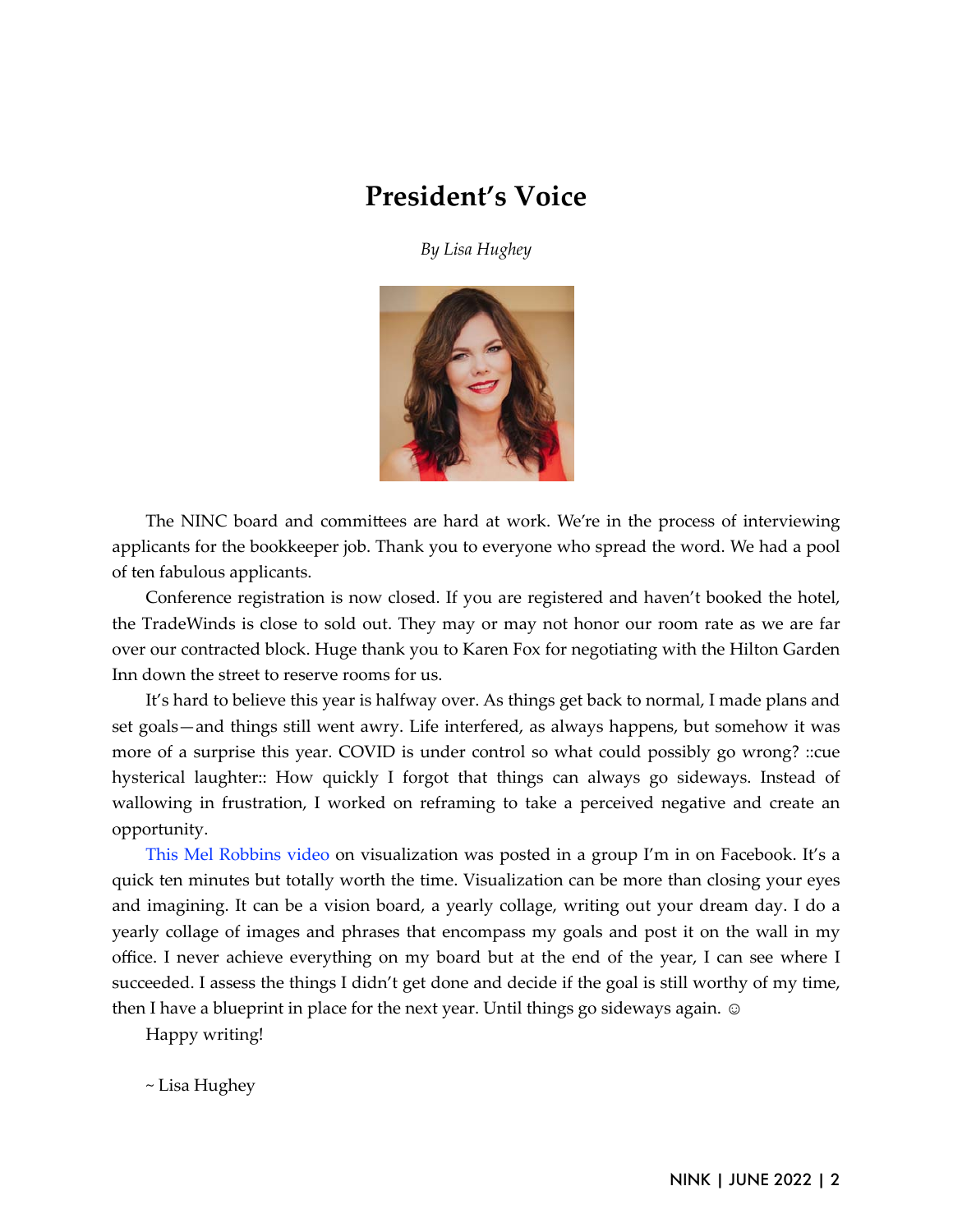#### **About NINC**

*\_\_\_\_\_\_\_\_\_\_\_\_\_\_\_\_\_\_\_\_\_\_\_\_*

NINC is committed to welcoming a diverse and inclusive membership to our organization and serving all members. No author will ever be discriminated against on the basis of gender, race, sexual orientation, religious/spiritual beliefs if any, ability, nationality or age. It is NINC's desire and goal to make sure that every author member feels welcomed and accepted and heard.

#### **About** *Nink*

*Nink*'s goal is to provide our readers with high-quality articles that offer critical business advice, marketing how-tos, advanced craft coaching, or strategy to continue building a career, all geared to established authors. All members should feel confident that *Nink* provides something for them. We welcome pitches and submissions from all members; [propose an article](https://ninc.com/newsletter/propose-an-article/) or submit a letter to the editor.

# **NINC Member Benefits**

Don't forget to sign up for the [email loop,](https://groups.io/g/NINCLINK) [critique/brainstorming group,](https://groups.io/g/NINKcritique/) [traditionally](https://groups.io/g/NINCTradPubbedAuthors) [published group](https://groups.io/g/NINCTradPubbedAuthors), and the members-only [Facebook group](https://www.facebook.com/groups/NovelistsInc/) if you haven't already. The [Pro](https://ninc.com/member-benefits/pro-services-directory/) [Services Directory,](https://ninc.com/member-benefits/pro-services-directory/) member [discount page,](https://ninc.com/member-benefits/member-freebies-discounts/) and sample letters are also great resources.

Missing a newsletter? Past issues can be found [here](https://ninc.com/newsletter/news-archive/).

# **Accessing the NINC Website**

Not sure how to log in to the NINC website? Visit the login page here: https://ninc.com/ [membership-overview/login-to-ninc/](https://ninc.com/membership-overview/login-to-ninc/)

*USA Today best-selling author [Lisa Hughey](https://lisahughey.com/) writes about strong heroines who are perfectly capable of rescuing themselves and the heroes who love both their strength and their vulnerability. She pens romances of all types suspense, paranormal, and contemporary — but at their heart, her books celebrate the power of love. She lives in Cape Ann, Massachusetts, with her fabulously supportive husband, two out of three awesome mostly grown kids, and one somewhat grumpy cat.*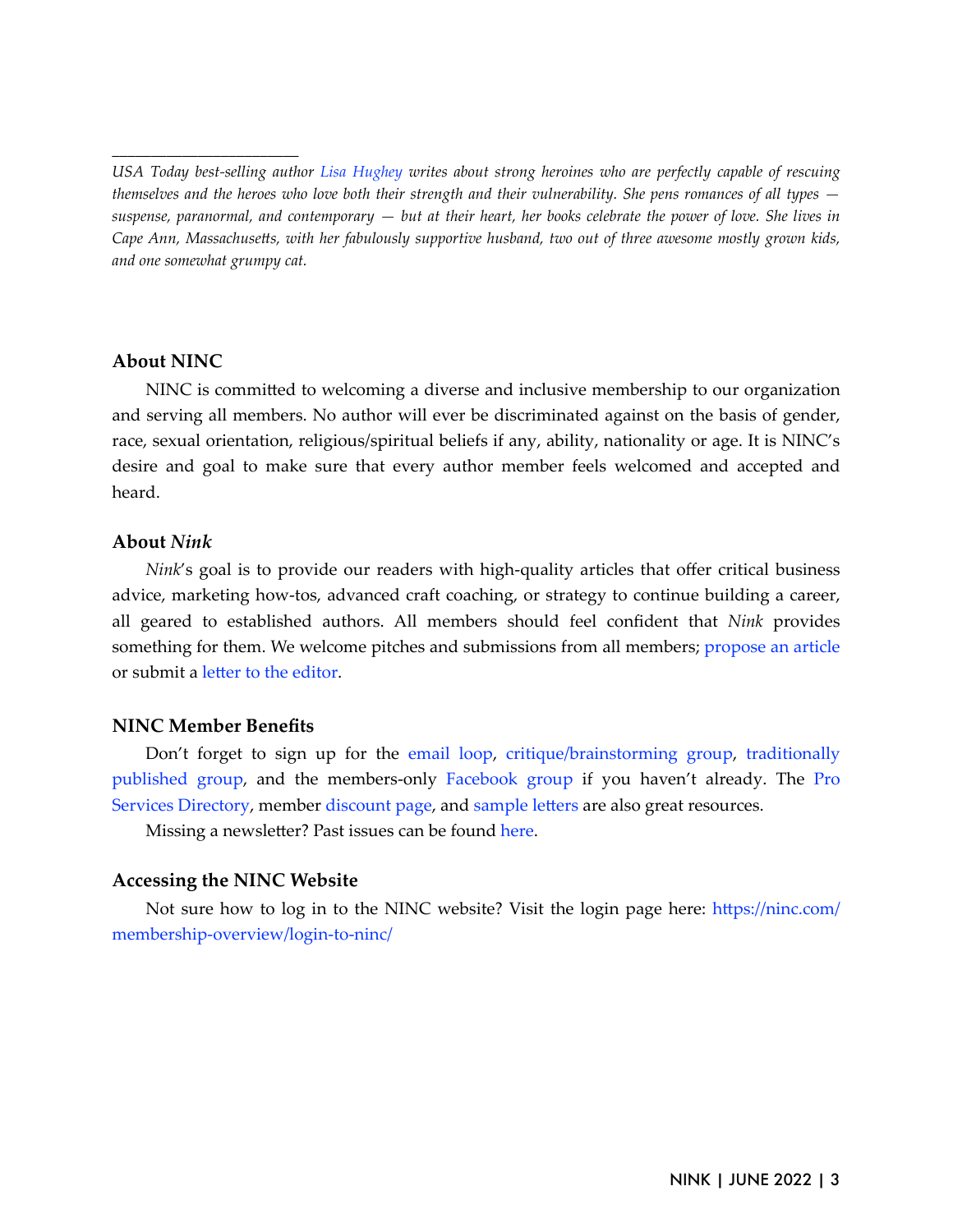

The NINC2022: Work Smarter conference team is happy to announce that this year's event is officially a sell-out. Registration is closed.

If you are registered and have not yet reserved a hotel room, you can call the TradeWinds at 1-800-808-9833 and request the NINC conference rate, but we have exceeded our room block —as well the increased room block—and can no longer guarantee that the hotel will honor our rate.

We have arranged for an overflow hotel: [The Hilton Garden Inn,](https://www.hilton.com/en/hotels/piespgi-hilton-garden-inn-st-pete-beach/) 6100 Gulf Blvd., St. Pete Beach, FL 33706.

If you call the TradeWinds and cannot secure the conference room rate at the Rumfish, we suggest that you call The Hilton Garden Inn at 1-877-782-9444 and reference the NINC conference. The rate there will be \$169 per night, available from the night of Wednesday, September 21, through Saturday, September 24 (checking out Sunday, September 25). **This rate is for registered conference attendees only.** We will be double-checking reservations, and if anyone is not already registered, their hotel reservation will be canceled.

We're pleased to share the following workshop topic announcements:

- **Melanie Harlow**
	- Don't Serve Spaghetti When They Ordered Cake
	- How to Hook and Hold Readers Using Brain Science
- **Elana Johnson**
	- KU vs. Wide: Can't It Be Both?
	- Stop Looking for Unicorns. Start Planning Strategies
- **Monica Leonelle**
	- Direct Sales with Kickstarter and Patreon
	- Fiction Apps: Reaching the Next Generation of Readers
- **Janet Margot**
	- ⁃ Amazon Ads: Targeting Simplified
	- Mindset and Methods: Leveling Up your Amazon Ads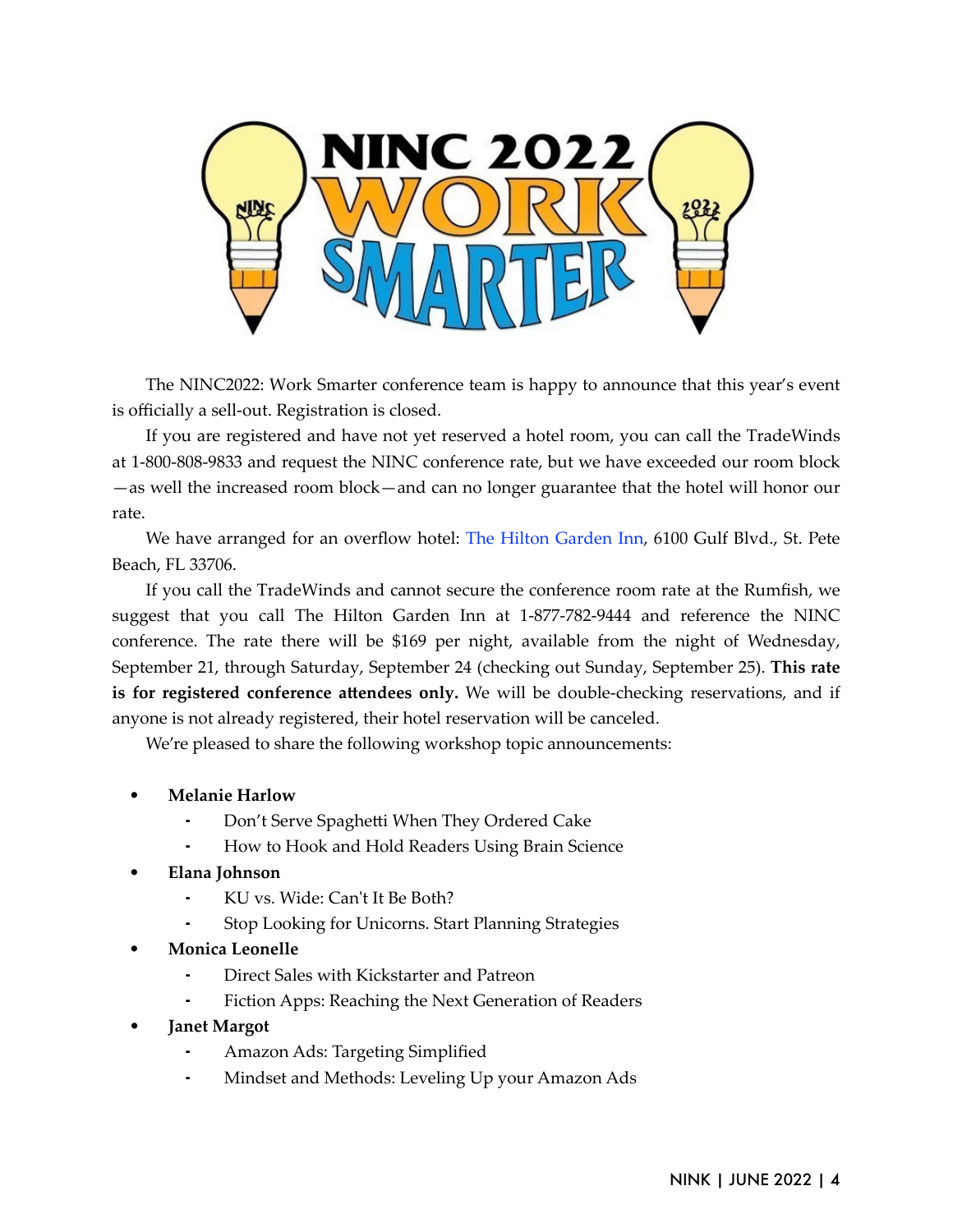- **Nora Phoenix**
	- ⁃ Expand Your Empire: Conquering New Markets with Translations
	- Small but Mighty: Marketing Techniques for Selling Niche Books
- **Renee Rose**
	- Write to Riches
- **Julia Spencer-Fleming**
	- What Happens Next? Suspense for All Genres
	- When the Where is the Why: Taking Your Scene-setting to the Next Level
- **Nick Thacker**
	- ⁃ Advanced Book Marketing
	- ⁃ Advanced Email Marketing
- **Vanessa Vale**
	- How Wide is Wide Enough?
- **Carol Van Den Hende**
	- Brand Land: What is Author Brand and How to Craft Yours
	- ⁃ Generational Insights: Writing Millennial Characters
- **Susan May Warren**

*\_\_\_\_\_\_\_\_\_\_\_\_\_\_\_\_\_\_\_\_\_\_\_\_*

- Igniting Your Story from the First Line, the First Paragraph, and the First Scene
- ⁃ Growing Your Readership Through Series (Connected Series or Universe)
- **Jasinda and Jack Wilder**
	- Healthy Living for the Busy Writer, or How to Avoid Sedentary Spread
	- Variety is the Spice of Life—for Authors too!
	- ⁃ Lane? What Lane? Writing in Multiple Genres, and Ignoring the Rules

The conference team is also thrilled to announce that Saturday Night Karaoke is now an official NINC event, sponsored by our wonderful friends at Draft2Digital and BookFunnel. So tune up those pipes and choose your go-to song.

For 2022, we've added quite a few new sponsored events, including breakfast on Friday and Saturday, a snack break on Saturday, and a Coffee Cart on Thursday. Stay tuned for more coming soon!

We'll also be announcing more workshop titles and all of the blurbs over the next few weeks, so be sure that you're on the IO group and/or our conference Facebook group, open only to registered conference attendees.

*[Tawdra Kandle](http://tawdrakandle.com/) is the USA Today bestselling author of over 100 romances that span genres from contemporary through paranormal. Her engaging and realistic characters bring readers back again and again to devour the steamy love stories she spins. She lives in central Florida with a husband, a mischievous pup, and too many cats.*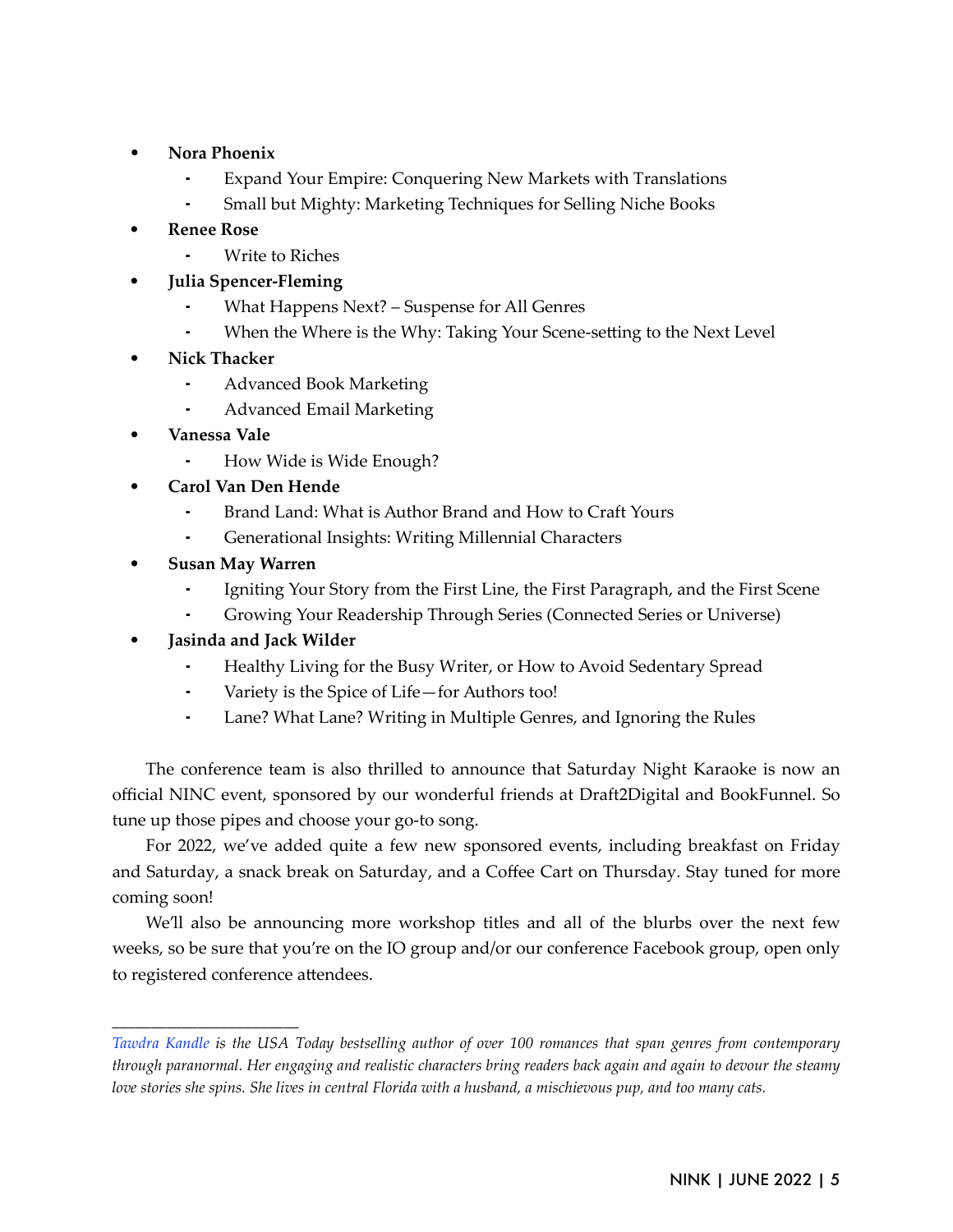# **Behind the Scenes, Part Two How to plan a fabulous NINC conference**

*By Tawdra Kandle*



Last month, I shared a little about what happens in the early days of conference planning, including choosing a list of speakers to invite, reaching out to companies to offer sponsorship opportunities, and laying out a tentative event framework.

But it's right around this time of year when everything kicks into high gear. By now, we have a full slate of speakers, including Featured Guest Speakers, sponsors, and other industry guests. When we invite speakers, we always have an idea of what we'd like to hear from them, but once we have our guests contracted, registered, and set up for a hotel room, we get down to the business of specific topics, titles, and the dreaded blurbs.

One of the biggest goals—and one of our biggest challenges when it comes to new-to-NINC-speakers—is ensuring that the presentation meets the high-level expectations of our membership. No matter how much we stress this point, if someone hasn't been to our conference, they don't know. They can't understand.

Last year, one of our regular industry guests introduced me to another industry professional who was interested in attending the conference and wanted to pitch a workshop. He did, and we accepted, asking him to make sure that he understood he'd be speaking to a group of professional authors who knew more than the average bear. He assured me that he got it and would tailor his talk accordingly.

When I saw this industry guest on the first full day of the conference, he was wide-eyed and slightly shell-shocked. "I didn't know," he said. "I didn't really believe you. I stayed up late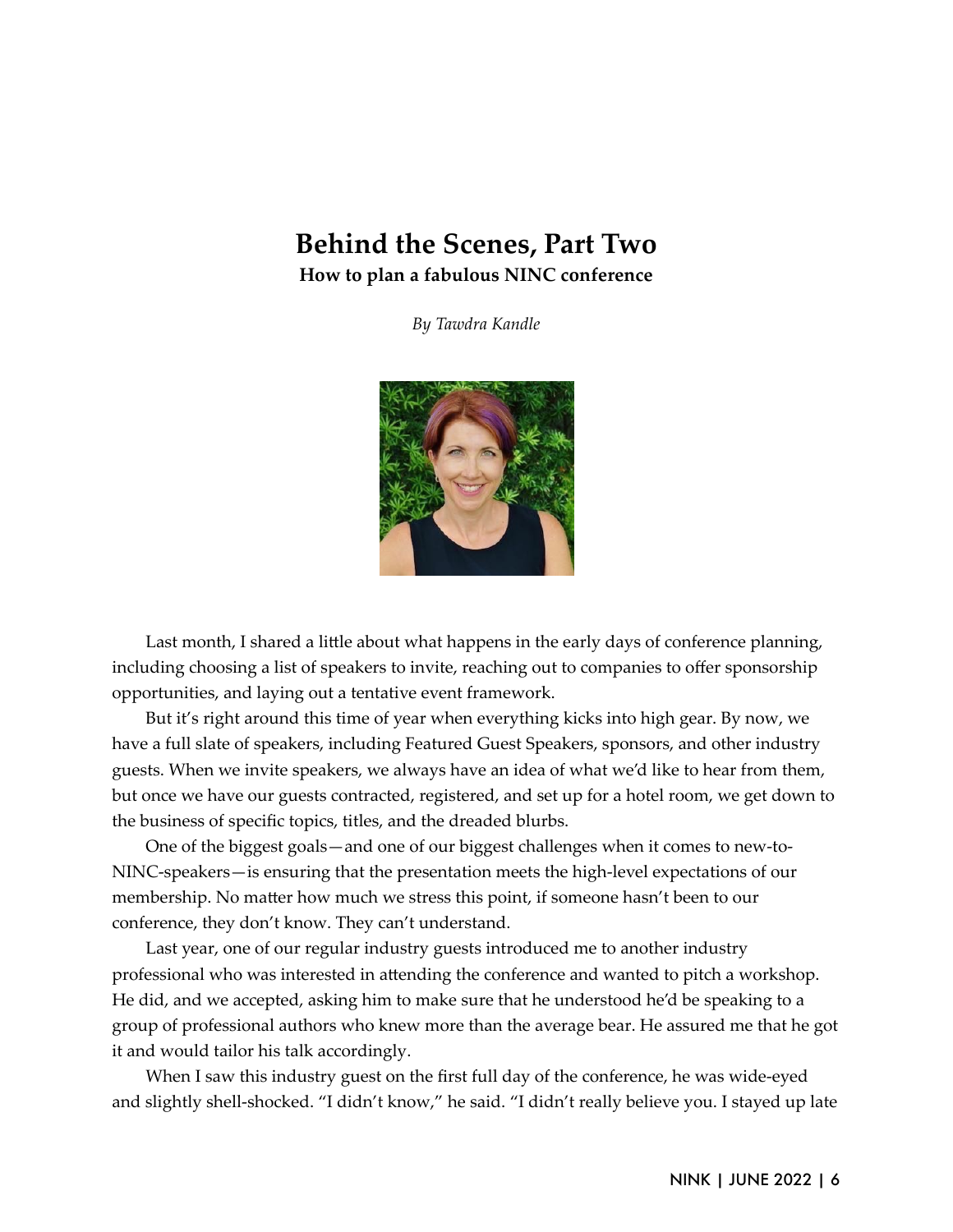last night totally redoing my workshop after talking with the authors I met last night. I didn't know, but now I do."

As we iron out the details of topics, we do our best to strike a fine balance of workshops that appeal to authors who write a multiple range of genres as well as those who are traditionally and/or indie published. While we know that no one speaker or topic will please all of our attendees, we try hard to make as many of you happy as is possible.

Even as we work on speakers and workshop topics, we're also in conversation with our wonderful sponsors to detail what sort of presentations they'll be doing for us. Not all sponsors speak, but everyone is invited to pitch a workshop. The programming committee selects the topics that we feel will meet the needs of our attendees based on poll results and discussions within NINC-member groups.

By early summer, we've created the basic skeleton of our conference schedule. While it might seem that our lineup of events doesn't change much from year to year, we've actually tweaked quite a few aspects of the schedule over the past five years, and this year, we expect to make even more changes. All good things!

In pre-COVID days, we were always assembling and proofreading the print program up to the last minute. Now, though, with the conference app, we have some welcome wiggle-room to make switches and last-minute fixes, including shifting rooms in real time during the conference itself. The app is also a wonderful way for attendees and industry guests to interact before, during, and after the conference—and it's also a fabulous tool for attendees to arrange meet-ups, dinners, bar hang-outs … just post what you want to do and invite others to join you!

In mid-summer, sponsorship focuses on everything that is part of the various sponsorship packages; they order the napkins printed with corporate logos and banners for our new sponsors. They also work with the hotel committee on details like menu items with specialized names.

By August, the conference team is handling final items such as printing signs for tables and making sure our speakers have all of their last-minute questions answered. The registration team is prepping badges and other material to give our attendees during check-in. Meetings and communication between the teams and team members is nearly constant at this point!

When the conference team descends on St. Pete Beach, every one of us is aware of our mission. Programming and the hotel team meet with our liaisons from the TradeWinds one last time, finalizing the details that mean so much in a conference like ours. Sponsorship makes sure that all of our industry guests are welcomed. We retrieve the conference items from our local storage unit, set up our on-site office, and we prepare for check-in on Wednesday afternoon.

And when the first attendee steps up to the table to check in and receive their badge, the conference team isn't finished. All of the committees work hard until the end of the Annual General Meeting on Sunday morning …

… before they get ready to do it all again the next year.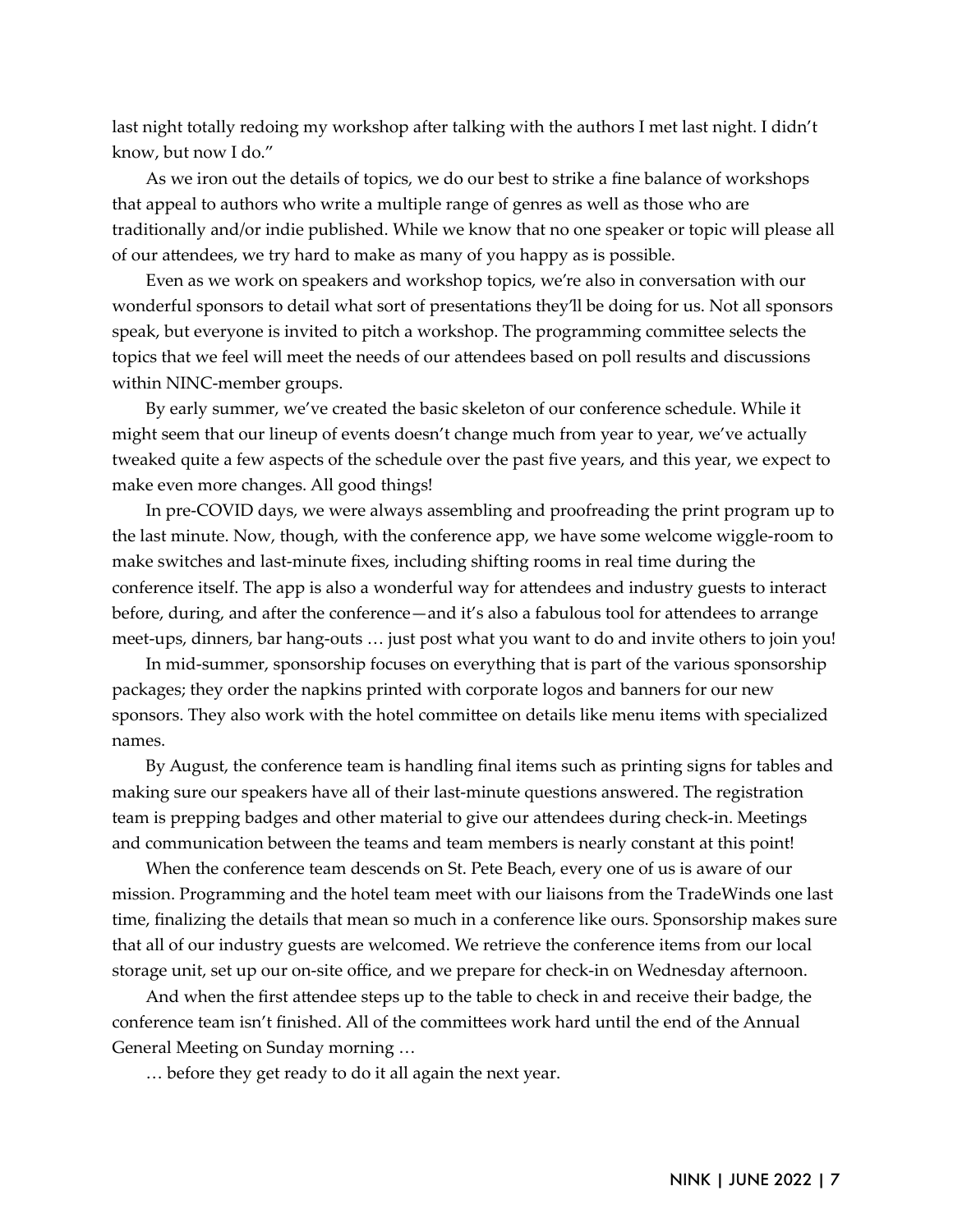*If you'd like to volunteer to be part of our conference team, please reach out to any member of the current committee or to a board member for more information.* 

*\_\_\_\_\_\_\_\_\_\_\_\_\_\_\_\_\_\_\_\_\_\_\_\_*

*[Tawdra Kandle](http://tawdrakandle.com/) is the author of over 100 romances that span genres from contemporary through paranormal. Her engaging and realistic characters bring readers back again and again to devour the steamy love stories she spins. She lives in central Florida with a husband, a mischievous pup, and too many cats.*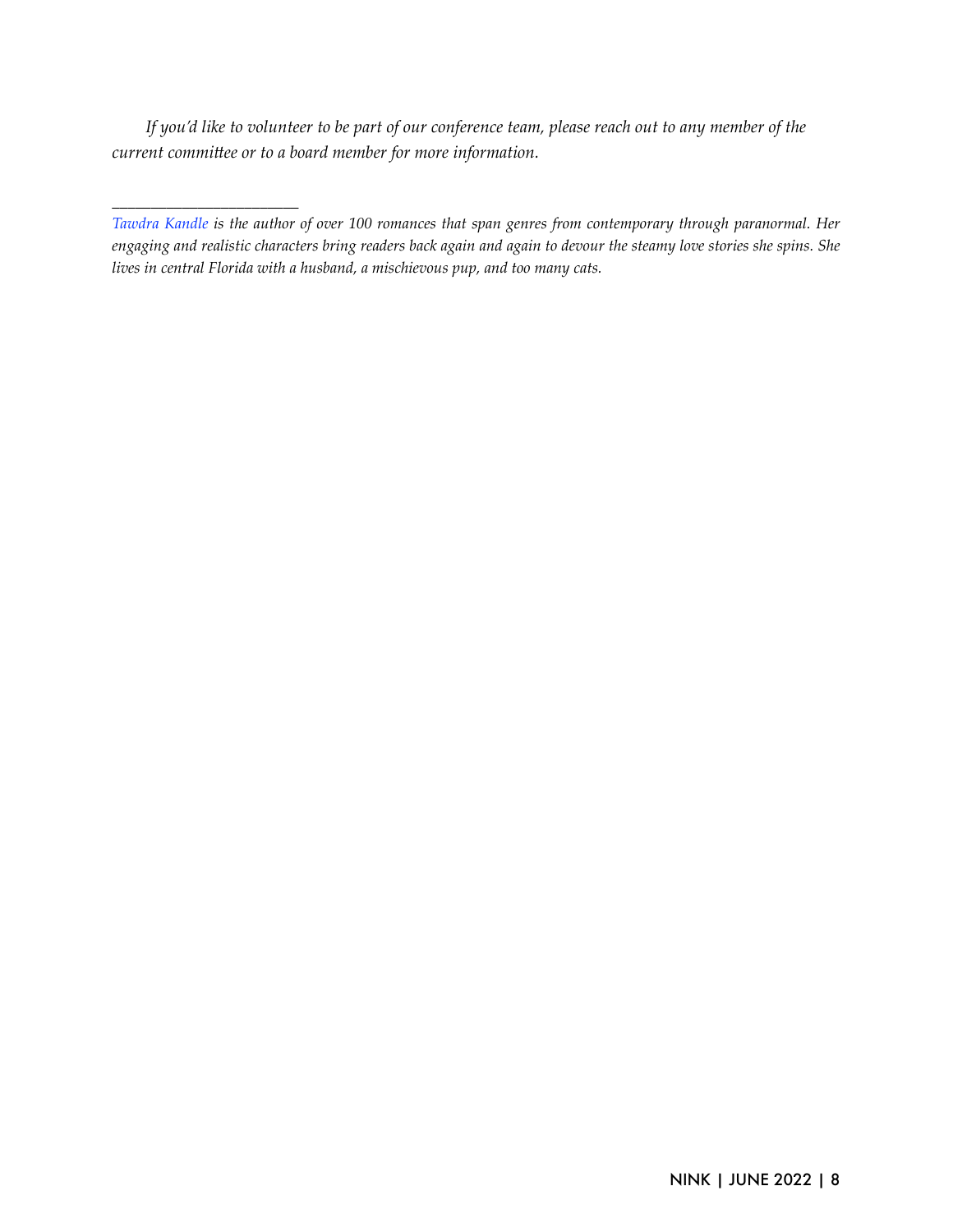# **When to Form a Limited Liability Corporation (LLC)**

*By Cheré Coen*



Writing a novel and determining how to publish it—whether through an agent, a publishing house or independently—is daunting enough, but should an author also create a Limited Liability Corporation (LLC)?

[Michael Banner,](https://www.mlbanner.com/) founder of an LLC filing service and multi-published author of apocalyptic thrillers, answered with a resounding "Yes!"

"Anybody who's a professional should set up an entity immediately and not wait," Banner said. "It's a good thing for all small businesses to form an entity."

In the business world, a business entity may be a sole proprietorship, a corporation, or an LLC.

Optimistic Wayne Stinnett, author of the Jesse McDermitt Caribbean Adventure Series, created an LLC when he decided to publish, preparing for the inevitability that he would be successful. And he was right. The author recently retired and makes his living solely from writing novels. His Down Island Press, LLC, holds the rights to his books and a corporate partnership, Down Island Publishing, LLC, publishes other authors.

He claims those entities offer peace of mind.

"An LLC gives you some protection and it limits your tax liability," Stinnett said. "It enables you to stay rich and protect yourself. These two things combined give you ease. It makes you sleep better."

#### **What is an LLC?**

A Limited Liability Corporation (LLC) consists of "members" or a sole proprietor, the latter known as a "single-member" LLC. According to the IRS, members may be "individuals,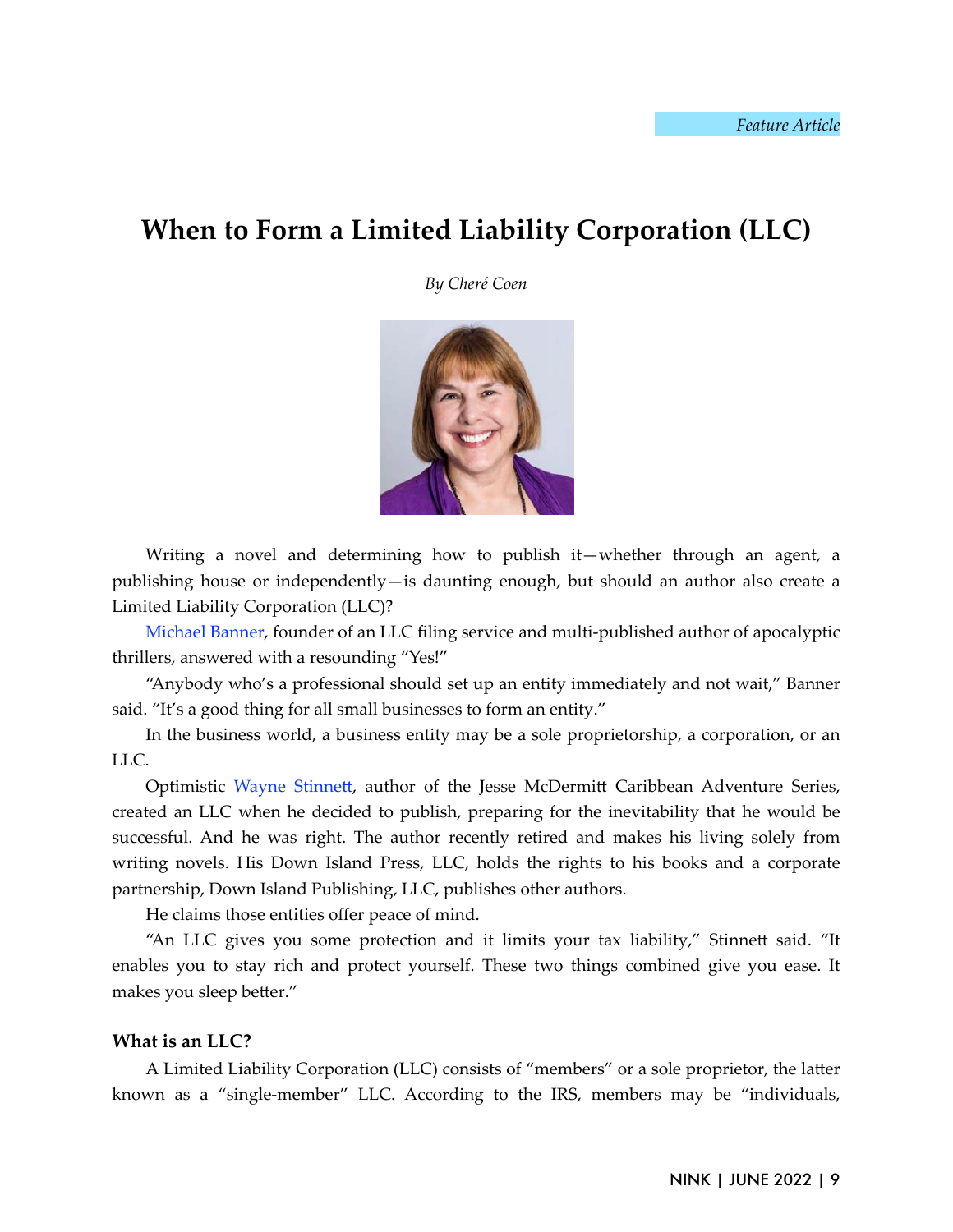corporations, other LLCs, and foreign entities" and there is no limit to how many members may be involved.

LLCs are regulated through individual states and some differ from others. In most cases, it's an easy procedure that can be done online and for a small fee. Authors will need an LLC name and a physical address.

Some states, however, require more than others.

"In California, the cost was a minimum of \$800 or a percentage of your total income per year. So, it was very expensive," said [Lisa Hughey.](https://lisahughey.com/) "In Massachusetts, where I created one, it's \$500 per year flat rate."

Some businesses, such as banks and insurance companies, can't be LLCs, according to the IRS.

"It's pretty straightforward," Banner said. "When you're creating an entity in the United States, it's like forming a new person. You've created this legal person that's separate from you."

#### **The pros of an LLC**

"The big takeaway is the tax advantages," Stinnett said.

The IRS taxes the LLC like a corporation, so all company expenses—from a new computer and Microsoft Word subscription to vacations taken at locations as settings for future novels may be deducted as a company expense. The company may pay its members' salaries of their choosing, as well as hire employees and distribute profits to its members.

An LLC also places a wall between a business and personal assets. For instance, if someone sues an author for copyright infringement, plagiarism or libel, they sue the company and not the author.

"It basically isolates your assets and protects you," said [Troy Lambert,](https://troylambertwrites.com/) who owns two LLCs: his own, Unbound Northwest, and a publisher he co-owns, Mooney & Lambert. "In other words, they can't come after your house because your company doesn't own your house."

For traditionally published authors, the publisher may offer some form of liability protection, Lambert said, and an LLC may not be necessary. For independent and selfpublished authors, even those earning a small income, if it's feasible in the state in which they live—some states require a higher income—he recommends an LLC.

Plus, there's that success thing again.

"If the book goes viral and authors start making big bucks, having the LLC already saves them from having to do it during what may be a stressful time," Lambert said. "It's important to be prepared for success."

Authors may include the company name on their copyright page to add a level of credibility or to remain anonymous. Banner used a different LLC from the one he usually publishes under to create a political parody under a pen name. This kept his novel readers from making the connection.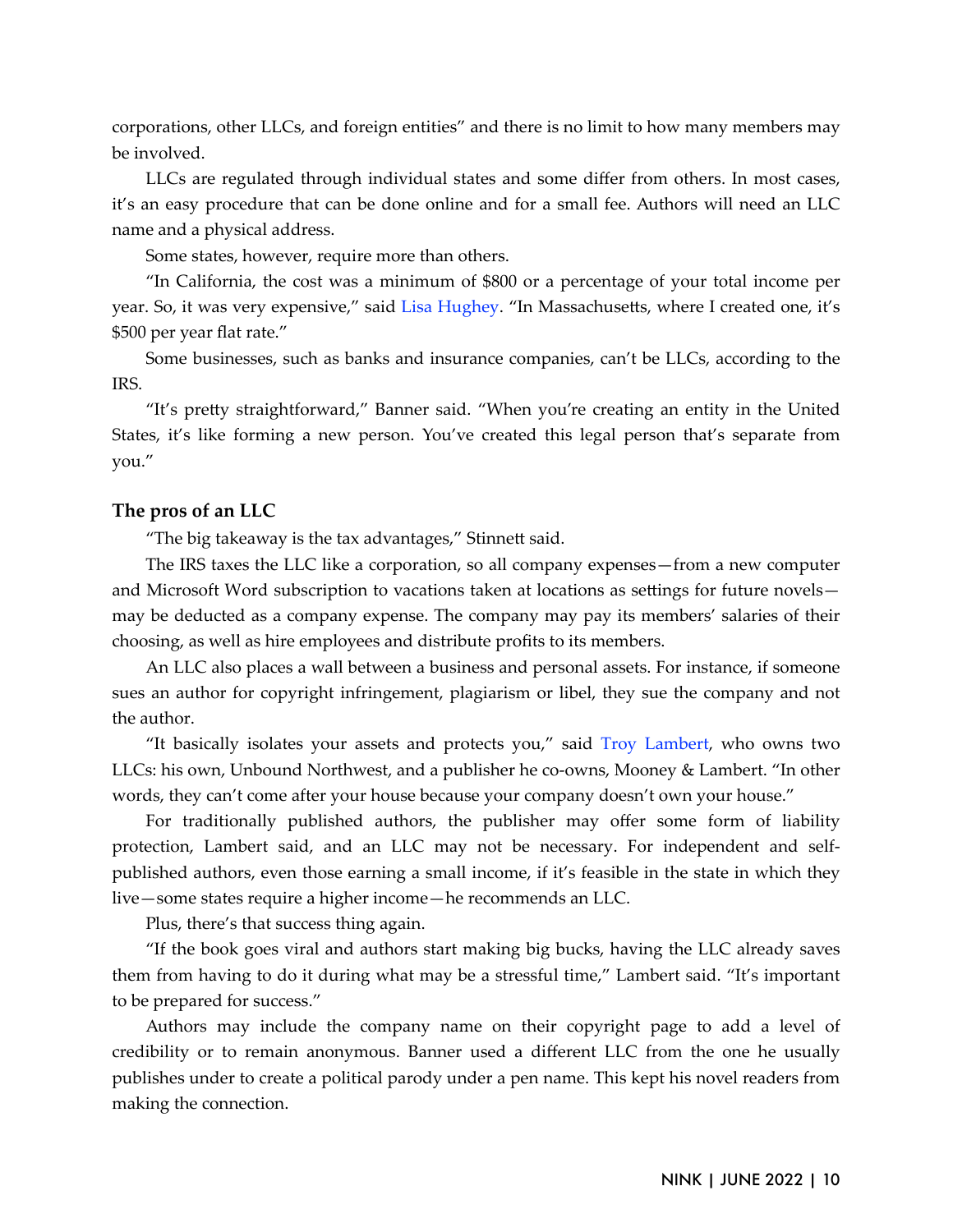Just choose a company name carefully, he advises.

"You might not want to use your name or pen name as the company name in case you want to write under a different name," Banner said. "Choosing an LLC name takes some forward thinking." (**Note:** See Banner's article in this issue of *Nink* for more on this topic.)

Transferring an LLC makes selling publishing assets easier, as well as transferring ownership of intellectual property after an author's death, another benefit.

#### **How to form an LLC**

Banner insists that anyone can file an LLC on their own with little time and a small investment, then maintain that LLC with a relatively small fee every year.

"In most states, it's fairly inexpensive to start an entity and to maintain one," he said.

For those with questions and who are not confident about the process, they may hire any number of companies that will take care of the process for a nominal fee. Banner suggested [SmallBiz.com](https://smallbiz.com/), a filing services company he founded, as an example.

"The process was simple," author [Annabel Chase](https://annabelchase.com/) said. "I hired a local lawyer who specializes in small business formation. A couple of documents and a filing fee, plus the cost of the lawyer."

The first step to creating an LLC requires a name. Once an author decides upon the company name, a Google and trademark search is called for to make sure it's not already taken.

Then the author must file for an LLC with their state, using a physical address. Again, different states offer unique requirements.

"I think it depends on where they live and how much they earn," Chase said on who should file an LLC. "It wouldn't have been worth it to me in Pennsylvania beneath a certain income threshold because of the additional costs involved, but once I cleared that number, it's been well worth it."

It's not necessary to create an operating agreement outlining the details of the company, but it's recommended. Authors may list what the company represents, its intellectual property such as books and pen names, and its members and their percentage in the company. Those previously published may list their books, copyrights, and ISBN numbers under their names, transferring those rights to the LLC. (In the future, it's advisable to obtain those in the LLC name.) Blank operating agreement documents may be found online to download for free.

Once the LLC is in place, authors should open a separate bank account and a credit card in the company's name, then use both for all company expenses, Lambert said. "It makes the process simpler, especially at tax time."

The LLC must also have an EIN (Federal Employee Identification) number, otherwise known as a tax ID number, for tax purposes and for opening financial accounts. If an author already has an EIN, they must file for another under the LLC name.

For authors first starting out, use the company to register ISBNs and have all royalties sent to the company bank account.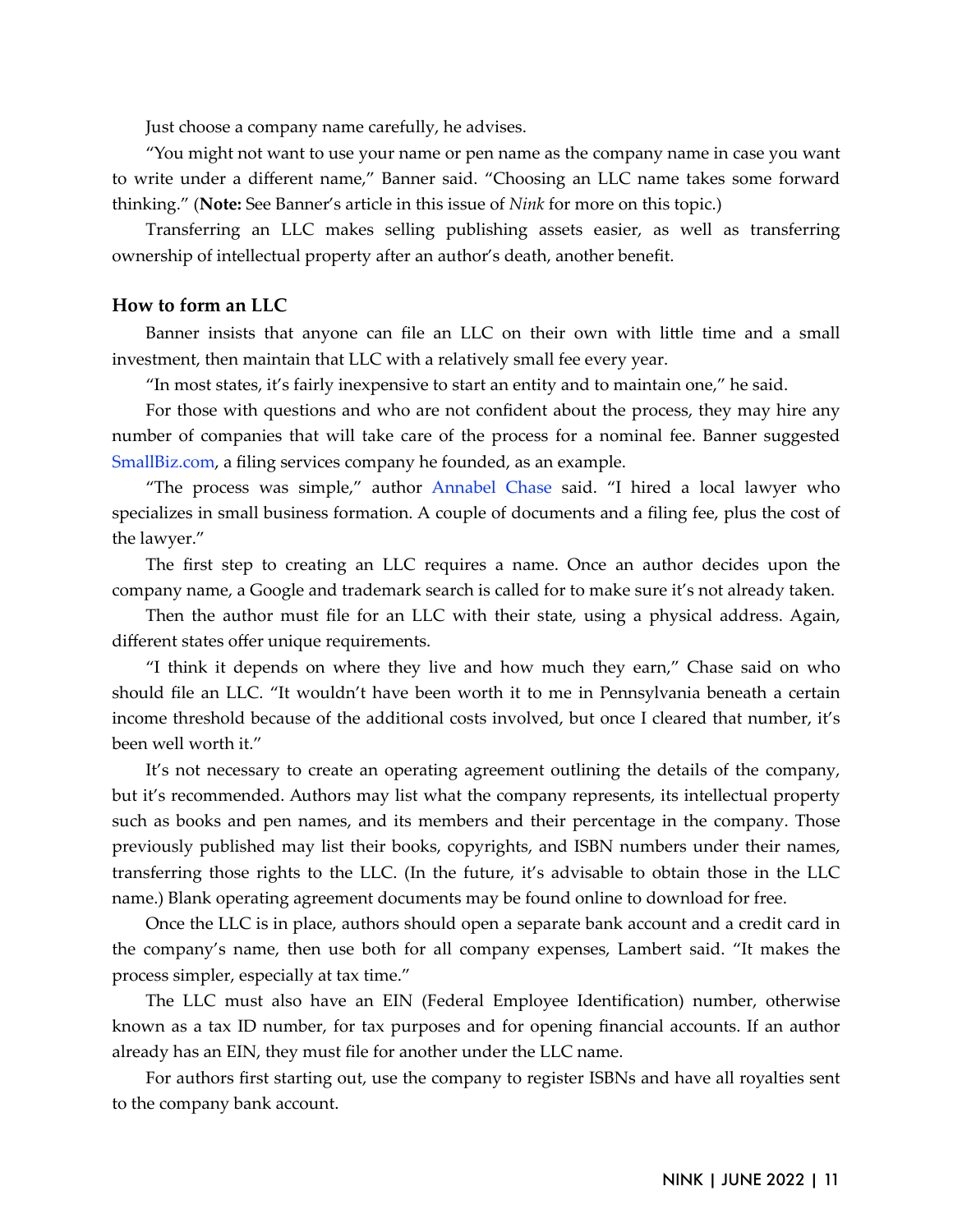For authors who are already doing business, use the operating agreement to list all intellectual property, such as ISBNs, pen names, and books created. This shows how the author is transferring those rights to the company.

"And, in return, you're getting ownership in the LLC," Banner said.

*\_\_\_\_\_\_\_\_\_\_\_\_\_\_\_\_\_\_\_\_\_\_\_\_*

As with all financial and legal undertakings, it's good practice to check with your accountant or attorney.

In the end, an LLC gives authors a level of authenticity, Lambert said, "It adds a certain amount of legitimacy. Publishers take you seriously. It definitely sets you apart."

**Note:** Michael Banner gave a presentation at the 2019 NINC conference on the topic of 13 Reasons Why Authors Need an INC (or LLC) Now!, and an article outlining that speech is available in the December 2019 issue of *Nink*.

*[Cheré Coen](https://cherecoen.wixsite.com/cherecoen) is the author of several romances and the Viola Valentine paranormal mystery series. She filed an LLC after writing this article.*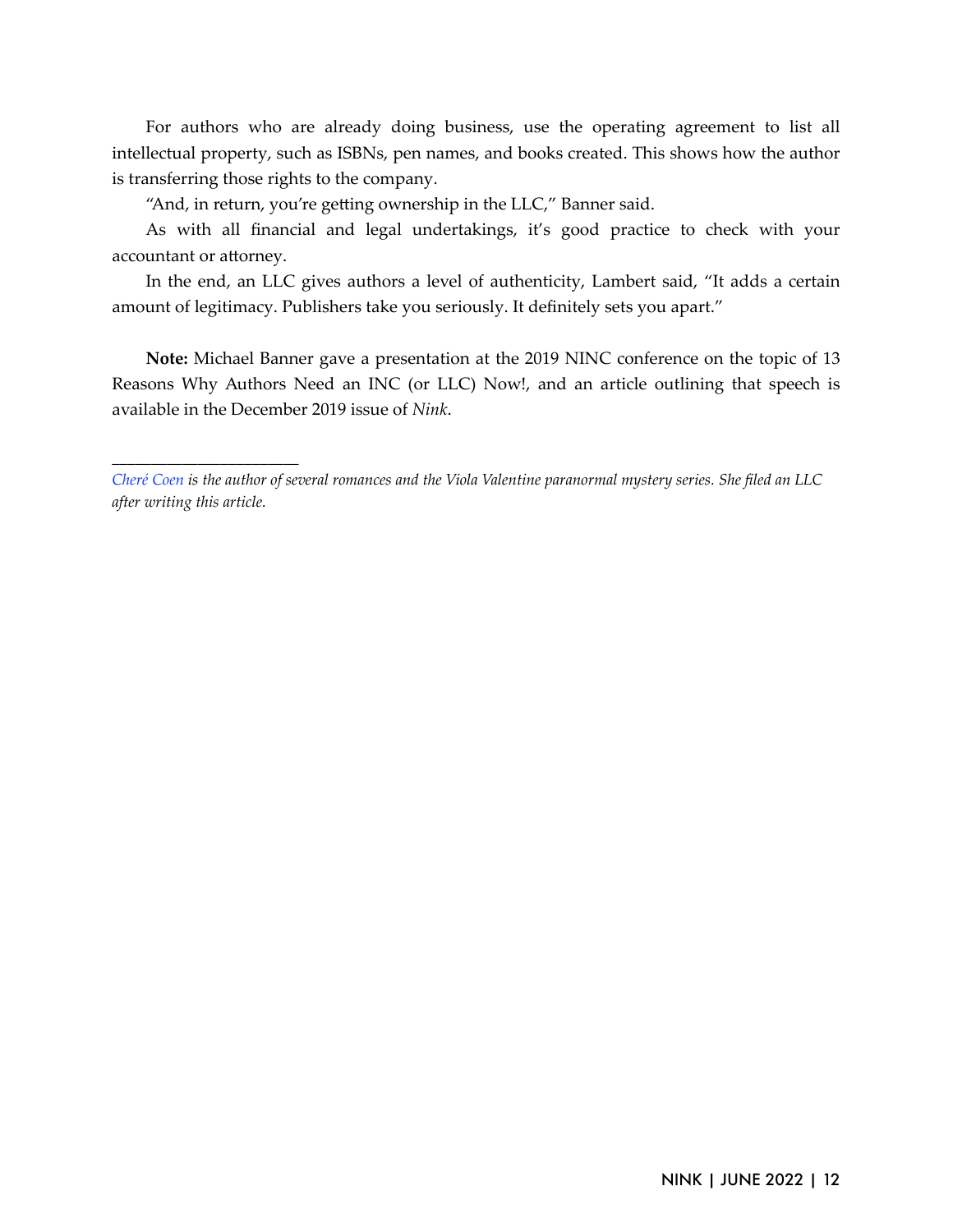# **Naming Your Baby Should your publishing company be named after you?**

*By Michael L. Banner*



If you have considered setting up your own publishing company to own and manage your writing business, your books, and all your other intellectual property (IP), what should you call it?

In this article, we will explore:

- What criteria goes into a good business name
- Applying these criteria to choosing your author business name

Failing to consider these criteria can create problems when naming your business. For example, a company attempting to jump on the green energy boom chose Gain Green, LLC as their name. Say the two words quickly and you will see why this was not the best name for their company. Here is what they should have considered.

# **What makes a good business name?**

In my book, *Entity Set Up: Why and How Authors Need to Create a Business Entity Now*, I spend a fair amount of time describing the criteria for choosing the best name for *any* business entity, not just specifically an author entity.

*A good business name should be:*

- Memorable so that your business comes to mind
- **Descriptive** in what the business does
- **Unique** and not overly general
- **Scalable** in case you wish to grow
- **Brandable** and therefore not already in use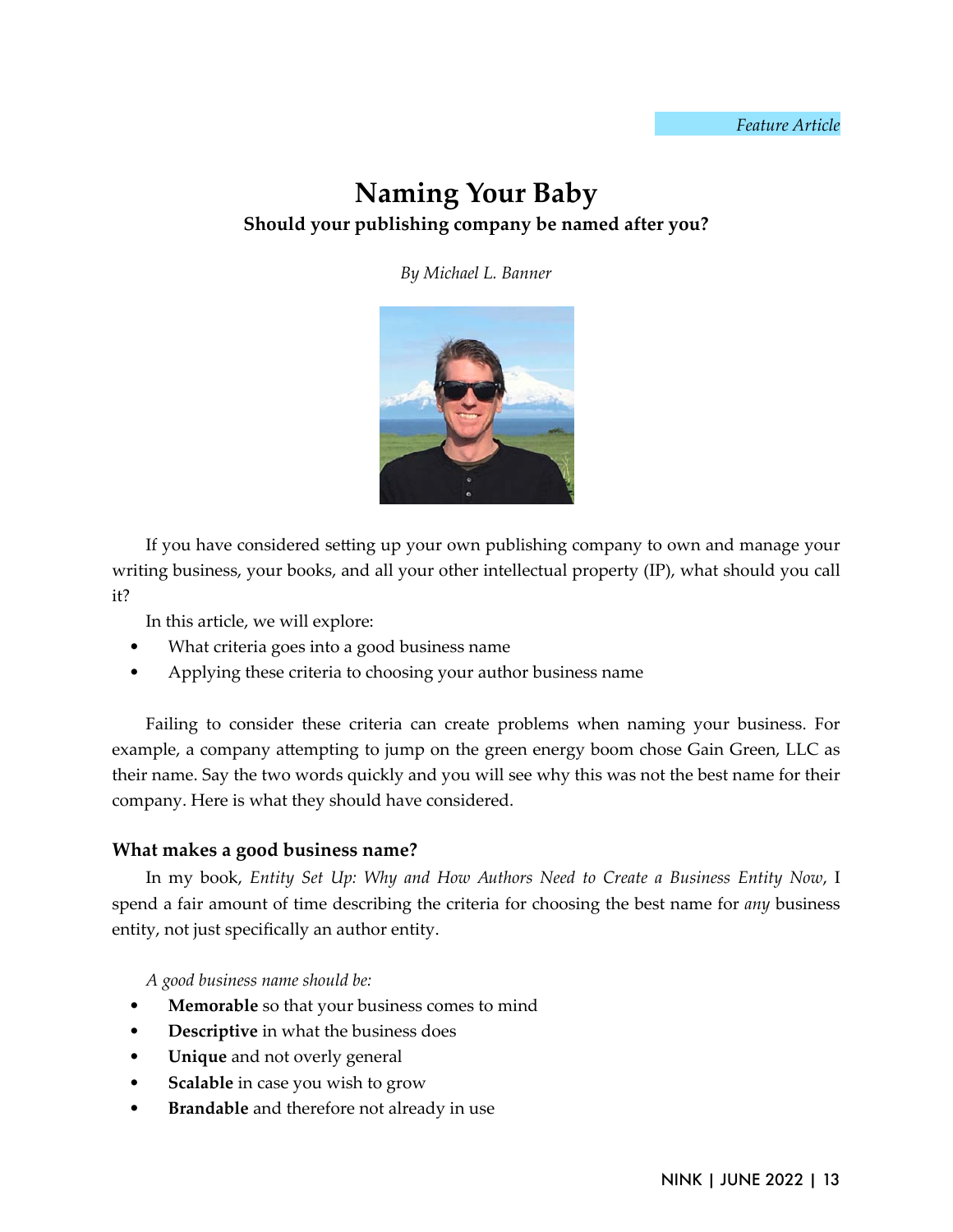*Additionally, it should not be:*

- **Confusing** through odd spelling or punctuation
- **Stupid** by unintentionally describing something inappropriate or otherwise distracting

#### **Applying these criteria to authors**

When choosing a name for your author business entity, you will typically decide between these three choices:

- 1. Your author/pen name
- 2. Your legal name
- 3. Another name or concept

Let us examine each of them.

#### **Your author/pen name**

If your most powerful brand is your primary author name, it may make sense to simply name your publishing company after this same name.

A front-cover view of this naming method is logical. When considering what makes a good business name, it would certainly be *memorable*, it is definitely *unique*, and maybe even *brandable.* But what if you have more than one pen name? What if you wanted to take on a co-author? What if you wanted to publish someone else's work? In other words, is your pen name *scalable* for your author business?

In any of these potential scenarios, having your publishing company named after your author name might be confusing. Worse, it might be harmful to your author name brand.

For instance, what if you wanted to write under a different pen name, in a different genre, and you didn't want to be directly associated with your primary pen name? If your company is named after your primary pen name, think of the potential ramifications if the new pen name or the book it was connected to failed or drew controversy. If your company name were the same as your primary pen name, it might cause damage to your primary brand.

While at our 2019 NINC conference, I presented an illustration of this, using the real-life example of Big Foot Erotica. Prior to my research, I had no idea there was such a genre, much less that someone truly wanted to write stories set in it. Even more interesting was that a congressional candidate had written such a book. And, of course, he was caught by the opposing candidate (on the other side of the aisle), who used this titillating fact in her campaign against him. As I pointed out in my class, if this author had used a different pen name and named his publishing entity after something unrelated to what he was known by, it would have been hard to connect him to his book. His political aspirations certainly would not have been derailed by his secret "passion" for writing.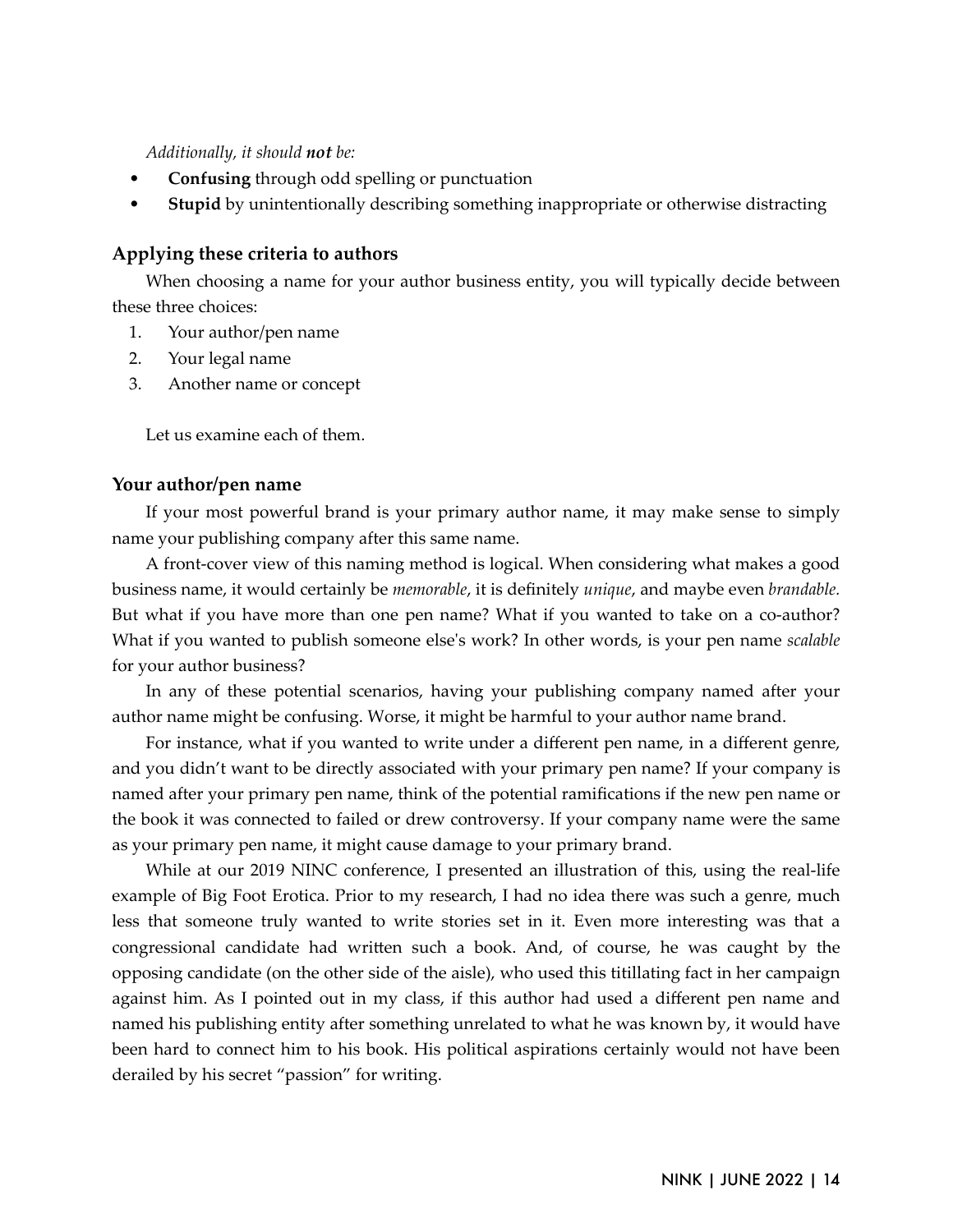#### **Your legal name**

So, if naming your publishing company after your primary pen name might cause complications, why not just name it after your own legal name? It is certainly easy. Applying our "Good Business Name" criteria, it would be *memorable* and could be *brandable* (although there are some additional complexities associated with trademarking your own name).

The fact is, your legal name is generally not a good company name choice, as you would have many of the same issues identified with using a pen name. Additionally, here are four big questions this practice might pose:

- 1. Does your name fit the brand you are trying to sell?
- 2. Can you ever publish something anonymously? For instance, you could never publish your next political hit job without it being connected to you and your brands.
- 3. Is that the most professional (i.e., Jones & Co. vs. Mary Jones Co.)?
- 4. What if you or your heirs wanted to sell your publishing company (with all your titles and IP) to a larger publisher (this happens all the time, so they say). Just imagine the complications if they owned everything, including some rights to your legal name?

#### **Another name or concept**

In most cases, you are better off choosing a name for your author entity that is based on a concept which is different from your own legal name or pen name. Objectively, you need to look at this as your business. The main products you are selling are your books, under the brands of one or more of your author names… What word/words best describe what your business does?

Let us go back to each of the major points of a good name, but with one addition. Your author business name should be:

- 1. **Memorable**
- 2. **Descriptive** in what the business does
- 3. **Unique**
- 4. **Scalable** (i.e. grow beyond your one author brand)
- 5. **Brandable**, so that you could file a trademark to protect it
- 6. **Straightforward**, so as to not be confusing
- 7. **Astute** (not stupid)
- 8. **Match your goals!**

I named my publishing company Toes in The Water Publishing LLC because I wanted something fun and memorable that represented my lifestyle. Was it the best name for a writer who mostly pens end-of-the-world sagas? Probably not, and had I thought about it more, I may have come up with a more thrilling and apocalyptic name. However, this company name fits my own goals. Add to this, I do not expect to publish any other authors' books.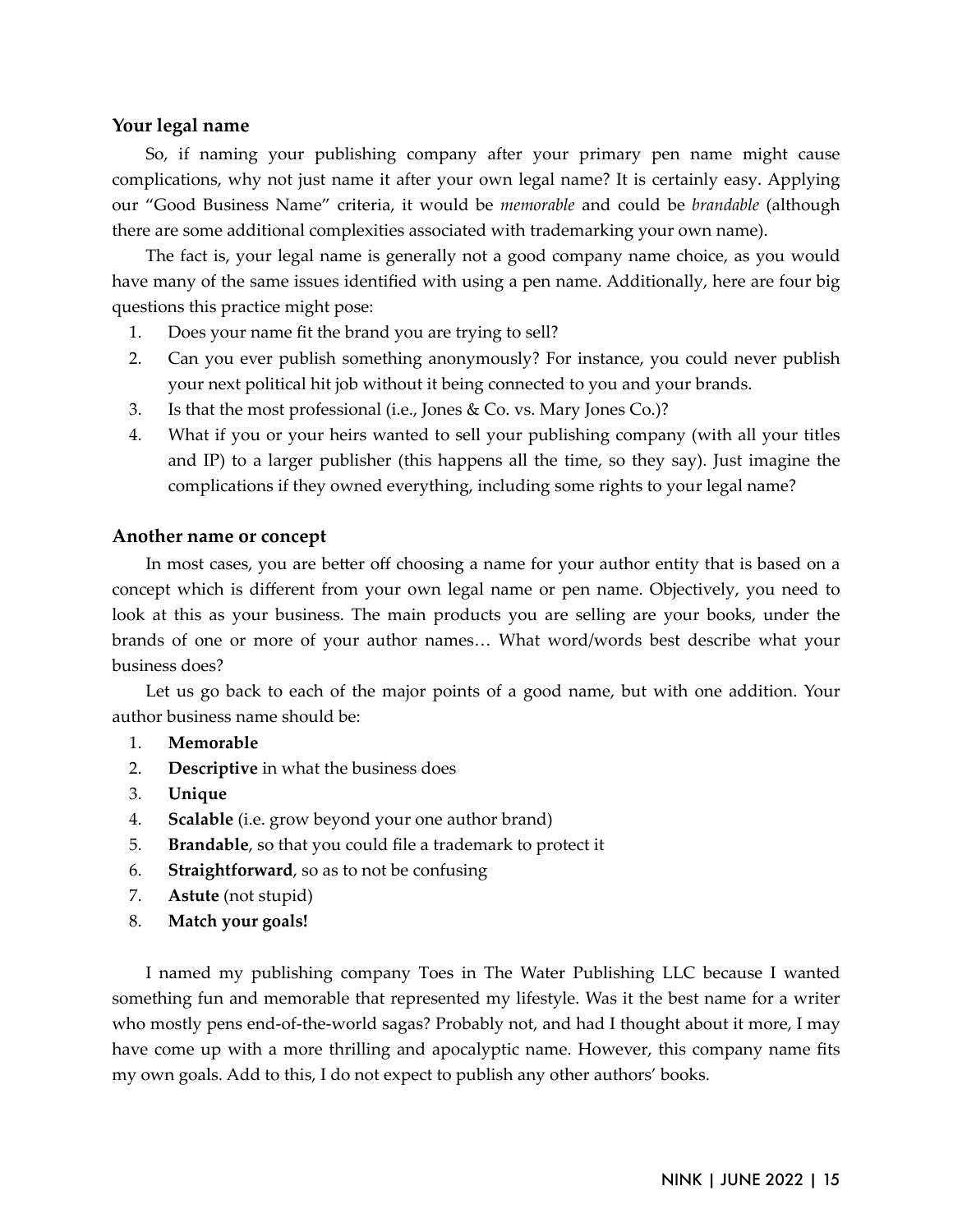#### **Final thoughts**

*\_\_\_\_\_\_\_\_\_\_\_\_\_\_\_\_\_\_\_\_\_\_\_\_*

We have explored the standard criteria for choosing a good business name and applying these to choosing your author business name.

Let me offer one last, real-life example so you can practice being *astute* in selecting your publishing company's name.

I was telling a trusted friend my company name ideas before making a final selection. When I told him my main choice was Toes In The Sand, he started laughing. Not getting it, he spelled out the abbreviation for me… Yep, it certainly was *not* astute.

*[Michael L. Banner](https://www.mlbanner.com/) is a USA Today and international bestselling author, penning 15 novels as ML Banner and two nonfiction books under his Self-Publishing Empire® series. Before becoming a full-time writer, Michael was a serial entrepreneur, having formed dozens of businesses over 40-plus years, including [SmallBiz.com.](https://smallbiz.com/) Before selling, he helped more than 100,000 start their own corporations or LLCs, consulted thousands by assisting them on how to set up and manage their own enterprises, and served on boards of other start-ups. Now, when not writing, Michael and his wife relax at their favorite Mexican beach with their toes in the water or cruising to yet another foreign port (tax deductible of course).*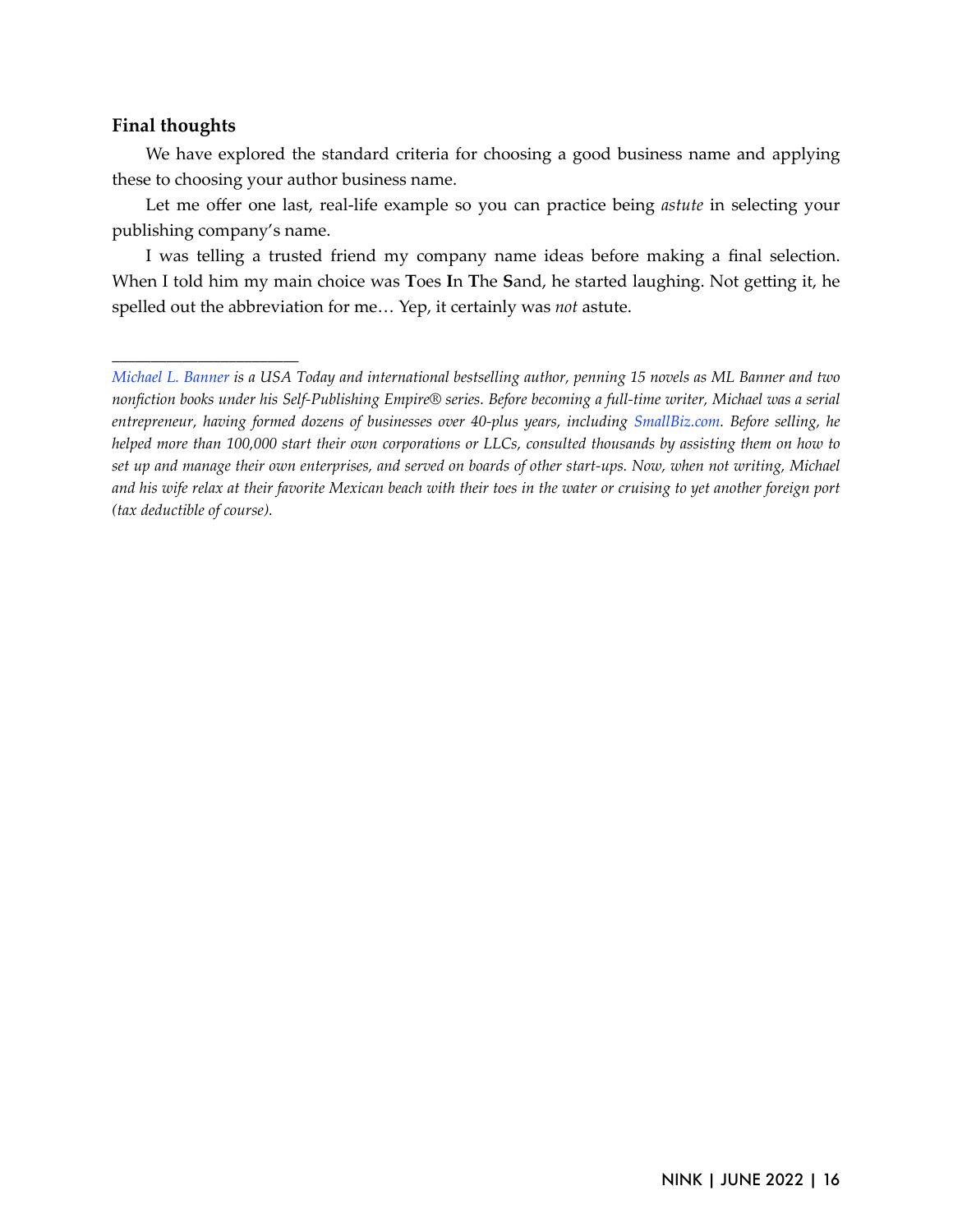# **Using Core Values to Strengthen Characterisation**

*By Joanne Grant*



As a writer you will know that the key to memorable, engaging fiction is believable characters that readers can relate to. But how can you dig deep into your characters to make sure that they are as real to your reader as they are to you? In this article I will take you through why developing an understanding of core values can help strengthen your characterisation and improve motivation and conflict.

#### **What are core values and why are they important to fiction?**

Core values are the foundation of who we are, the decisions we make, how we behave and interact with other people and the world. Our value system is shaped by our early experiences in life, and influenced by those key people around us, such as parents, teachers, and mentors. Our values remain the steady compass by which we navigate through the world.

When we live our lives in balance with our values, we experience fulfilment and live in integrity, but when there is an imbalance that is when stress and conflict creep in.

The chances are, if you're writing character-driven fiction with a positive arc, your character will be facing stress and conflict but working towards a life of fulfilment. Understanding what is driving them at a core value level can help deepen their characterisation and motivations.

#### **How can I identify my characters' core values?**

There isn't one definite list of core values, but there are many lists readily available for use. The number of values on these lists vary from a handful to hundreds! This is because of the use of synonyms, and, as we know, language ma1ers, so find what works for you. I really like the Life Values Inventory (LVI: Grace & Brown, 1996), which uses 14 relatively independent values, should you wish to refer to this.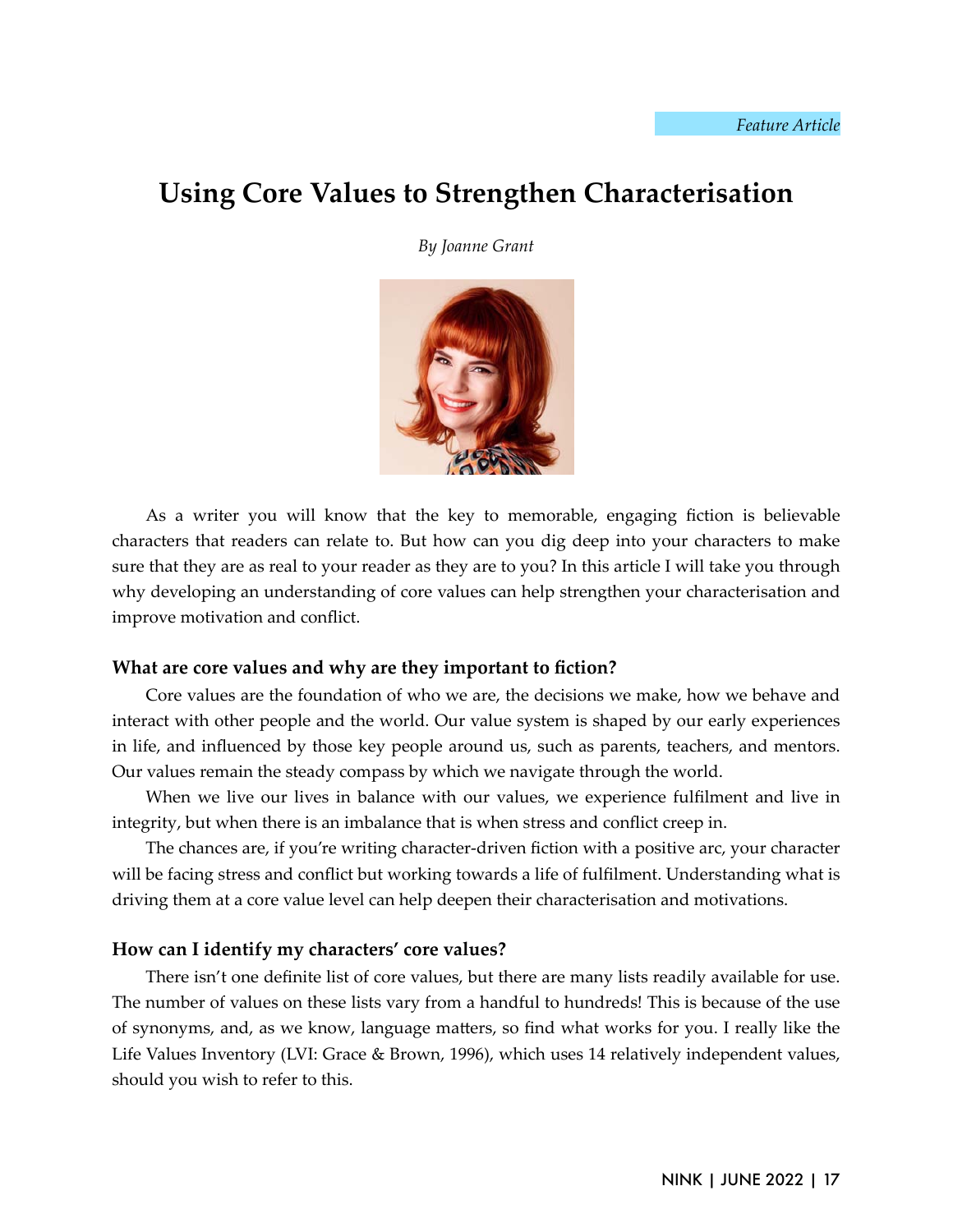#### **Exercise 1**

A simple exercise is to identify one of these lists and think about your characters. Highlight the values that chime most closely with that character. Do they value financial security? Are they concerned about others? Perhaps they are fiercely independent.

Highlight all that apply to start with, then narrow them down to a smaller number (maybe between three and five) of those values that really characterise their behaviour or are most relevant for the story you are writing. Characters, like real people, will have many facets to their personality, but they will be most strongly driven by only a handful.

#### **Exercise 2**

If you are in the early stages of getting to know your characters, you can start at the origin of their core values—in their backstories. Identify key life experiences and think about how they could lead to developing a specific core value. For example, if your character was raised in poverty, they may strongly value financial security. Or if they had a stable, loving home, belonging may be a key value for them.

Do keep in mind that humans are complex individuals and there is no simple correlation between an event and the value that is shaped. In fact, relying on obvious correlations can result in cliched characterisations. Someone raised in poverty may actually feel ambivalent about material wealth and financial security, and instead has developed a value of freedom outside of material constructs.

#### **I've identified my characters' core values. Now what?**

Identifying core values and where they have stemmed from gives you a strong foundation to build a believable, well-motivated character. Values become an anchor to refer back to. Think about how a core value may manifest itself in the character's current situation and how they may react if that core value is challenged, or when they are faced with someone who has opposing values. This is where conflict can come from.

For example, how would a character who values independence react if their independence is undermined? Or if a character strongly values belonging (to be accepted and validated by others), imagine how it could affect them if they are rejected by others?

#### **Put pressure on your characters!**

It sounds mean, but if you want to create believable conflict look to your character's core value and put pressure on it! If you have successfully built their core values from backstory, that character will be highly motivated to overcome this conflict, to readdress balance in their lives whether it is to regain their independence, sense of belonging, or financial prosperity. And if you continue to tap into how a person with that core value may react and behave, your character's behaviours will remain true to them and be a more rounded, believable character as a result.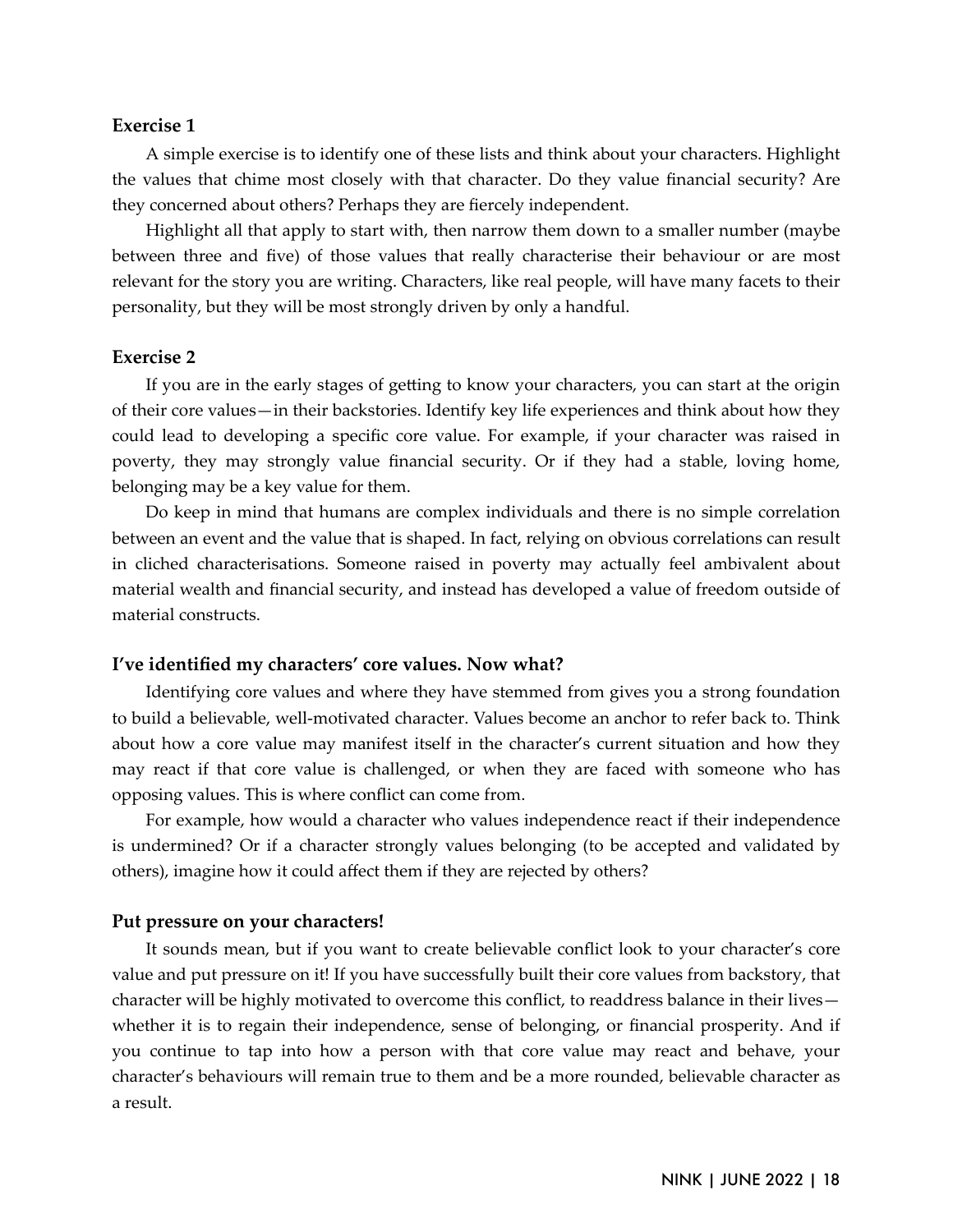Doing deep character work is an essential part of creating strong fiction, and relating your characters closely to the psychology of people, such as their core values, can help shape truly believable and memorable characters. And in the process, you may even learn something about yourself!

*\_\_\_\_\_\_\_\_\_\_\_\_\_\_\_\_\_\_\_\_\_\_\_\_*

*[Joanne Grant](https://www.joannemgrant.com/) is an editorial coach and publisher of Severn House, with nearly two decades of publishing expertise. Joanne has edited hundreds of novels over the years and understands how to coach authors to deliver their best work. If you're interested in finding out how she can help you achieve your writing goals, get in touch! You can find her on TwiFer [@JoanneMGrant](https://twitter.com/JoanneMGrant) and on Facebook [@JoanneGrantEditorialCoach,](https://www.facebook.com/JoanneGrantEditorialCoach) where she delivers a weekly dose of Monday Motivation for free!*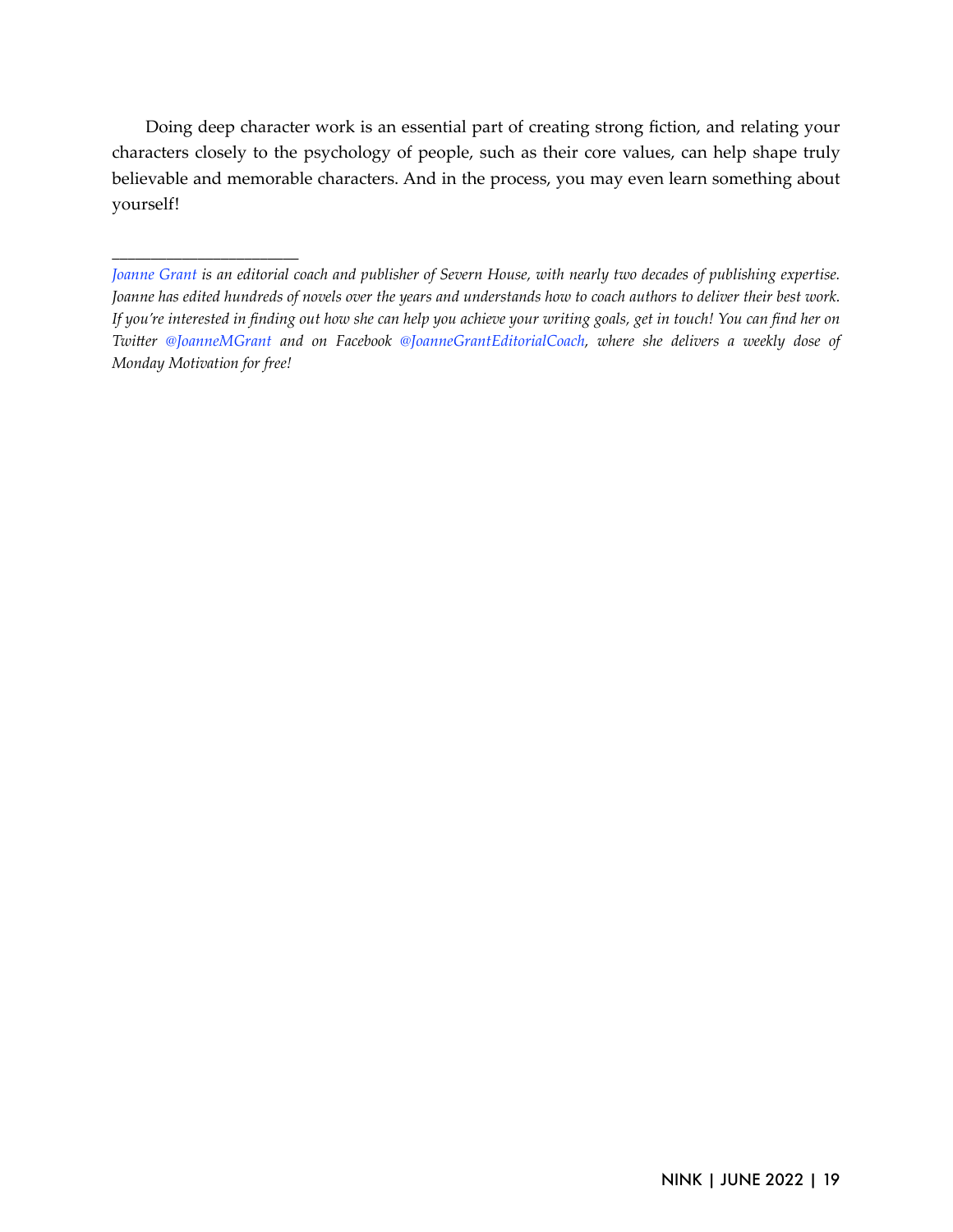# **How to Write Superhero Fiction Making heroic heroes and villainous villains**

*By Timothy L. Cerepaka*



The rise of the Marvel Cinematic Universe and many other superhero stories and shared settings has led to a superhero boom that is still going strong today. I've been writing superhero fiction myself under my pen name, [Lucas Flint](https://www.lucasflint.com/), since 2016, and have been able to make a modest living while doing so.

Anytime I tell other writers I write superheroes, nearly everyone tells me they have always wanted to write superheroes. Some even have their idea fleshed out, but most only have a basic idea or desire to write their own.

Regardless, I always get asked for advice on how to write superhero fiction, so here's my advice for authors who want to write in this niche genre.

# **Have fun**

I list this as number one because it really is important. While superheroes can be used to delve into darker and even mature themes (and I have not shied away from dealing with some pretty heavy themes in my own stories), the key to remember about superheroes is that they are fun.

Exploring deeper themes and having darker moments is fine sometimes. But superhero readers read for escapism and fun. If your superhero story is drearier than the reader's own life, then they probably won't enjoy it that much (unless you are going for a *Watchmen*-style deconstruction, but I wouldn't recommend that for first-time superhero authors).

Let your imagination run wild. Superheroes are flexible enough to include all sorts of genres, ranging from romance to horror to fantasy and everything in between and then some. Make it cool and fun.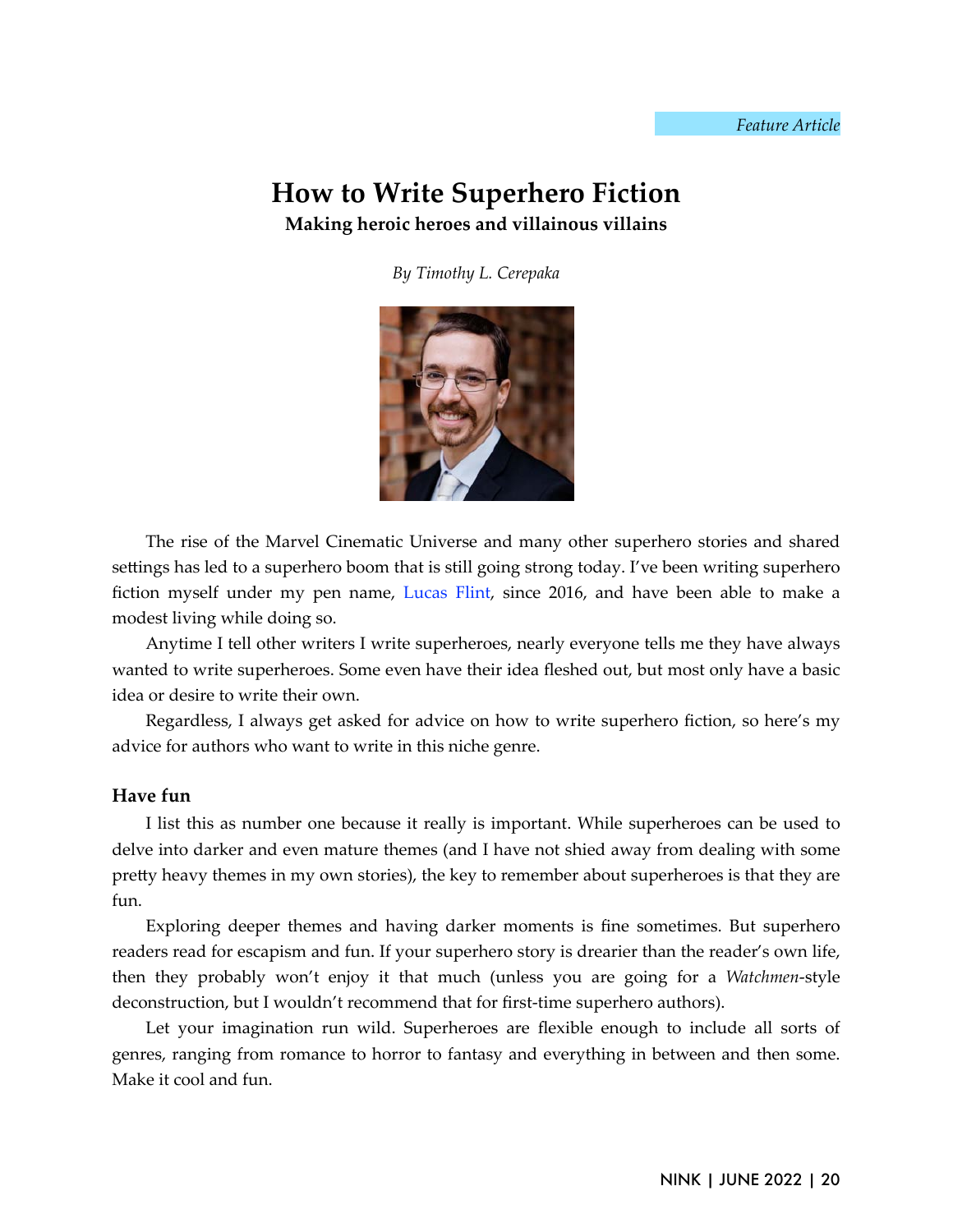# **Give your characters cool superpowers that make sense for the character—and be creative about it!**

Most superheroes (barring Batman and Iron Man types) have their own unique or cool superpower that defines them and what they can do.

Coming up with a cool power is an important part of writing good superhero fiction, but you can't (or shouldn't) just slap a random power on your character and call it a day. Consider how the power connects to the character's personality and growth over the course of the story, including the character's character arc, and how it may impact the plot and the world around the character.

For example, Nyle "Winter" Maxwell, the protagonist of my Capes Online superhero/ LitRPG mashup series, is somewhat uptight, not very open or social, and generally dependable. Therefore, it's no surprise that he gets ice-related powers when he becomes a superhero, ones which grow with him as he becomes more comfortable with his new life as a superhero in a video game.

#### **Make the hero good and the villain bad**

There's nothing wrong with having moral ambiguity sometimes or giving your heroes flaws and your villains redeeming qualities. Indeed, superhero fiction in general has never shied from dealing with moral ambiguity and tough questions.

But ultimately, readers want their heroes to be generally heroic and their villains to be generally evil. Don't make your heroes jerks for no good reason because you're trying to be edgy or think you are cleverly deconstructing superheroes in a way that no one ever has before when you probably haven't or it has already been done by writers better than you.

Give your heroes admirable qualities and make them do admirable, heroic things. Give your villains despicable qualities and make them do despicable, villainous things.

And do it without turning either of them into boring, one-note caricatures at the same time.

#### **Know your subgenre and stick to it**

One of the strengths (and weaknesses) of superheroes is that it is one of the broadest genres.

Superheroes have and can be crossed over with anything. I myself have mixed YA, action adventure, sci-fi, fantasy, and even LitRPG into my superhero books with a lot of success. Superhero romance is a thriving subgenre and has heavy crossover with urban fantasy. UF writers especially should have an easy time writing superheroes, as the two genres are similar in many ways.

It can be tempting to throw everything and the kitchen sink into your superhero book right away, but I advise taking it slow at first. I would pick one main subgenre and combine it with superheroes first, then perhaps expanding into other genres as needed for the story.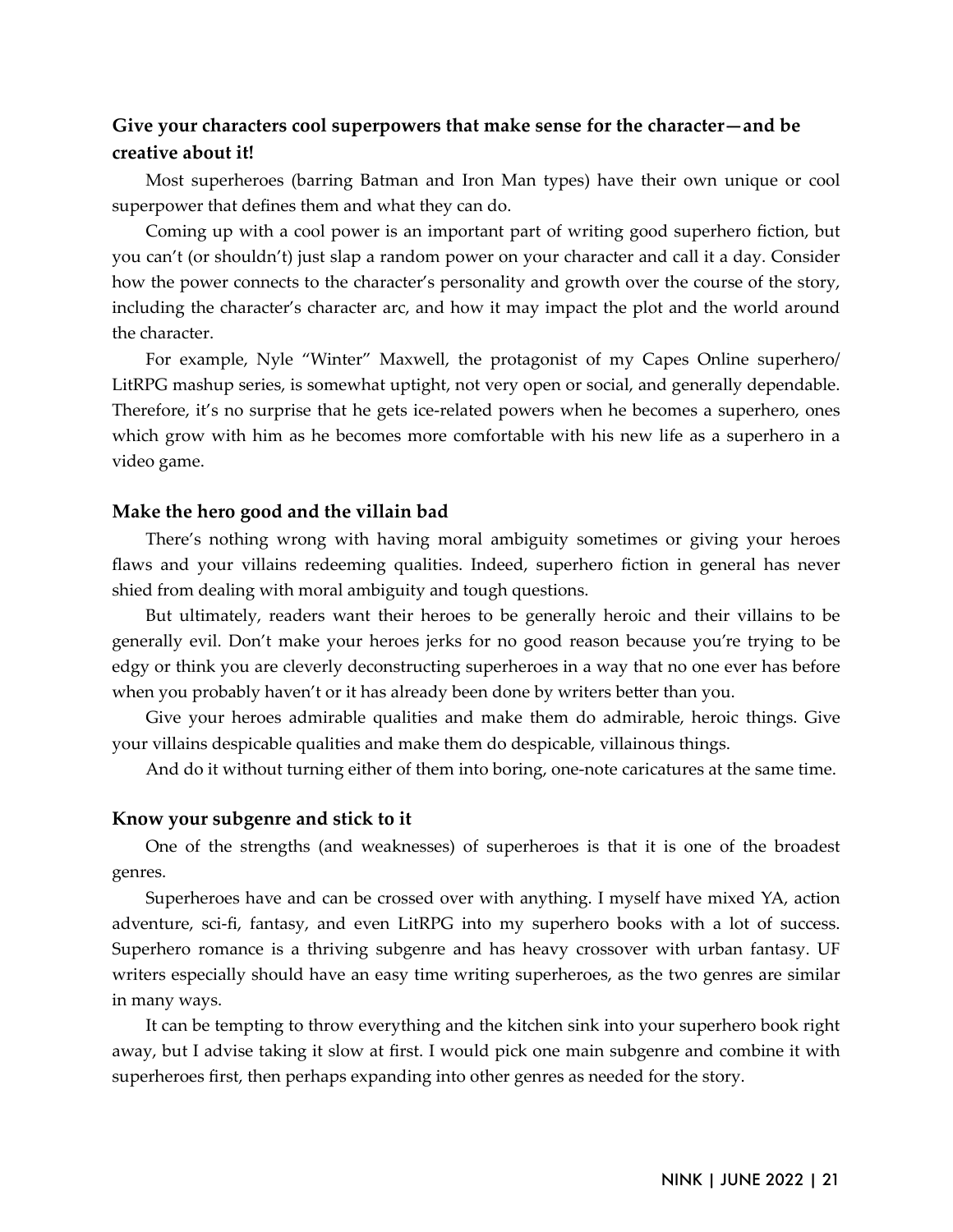#### **Crossovers can be your friend (and your enemy)**

Superhero fans *love* crossovers, with the prime example being Marvel movies. Indeed, in my experience, crossovers can be a great way to promote two (or more) different series at once.

Crossovers are also fraught with danger, however. You can only add so many characters before the audience gets lost or confused. Crossovers are usually not for finding new readers but for rewarding old ones or helping to promote an underperforming series to your fans who might not have checked it out before.

Personally, I only do a crossover trilogy every two years due to how big and sprawling they can get. Juggling all of those characters and plotlines at once can be tricky but incredibly rewarding if done correctly.

#### **Put limits on your hero's powers**

This is basic advice for any story involving potentially story-breaking elements like magic or super science, but it's especially important for superheroes. While almighty superheroes like Superman can work, most readers find stories with god-like superheroes who can do anything boring.

So give your character's powers some limits. Force your character to come up with creative ways to use their powers. And if you do expand their power set later on (which is something I've done often in my books), do it gradually and do not make the character an instant expert in their new powers or have them pull powers out of nowhere to magically solve whatever problem they are dealing with. Make them work for it.

#### **Make your hero relatable**

Peter Parker (aka Spider-Man) is one of the most beloved and popular superheroes for many reasons, but I believe chief among them is how relatable he is in his civilian life.

On top of his duties as Spider-Man, Peter has to deal with relationship issues, taking care of his elderly aunt, paying rent, going to school, and so on. These are all very relatable things that make Spider-Man a more interesting character to read about, especially when his personal and superhero lives collide with each other.

Giving your character even just a few relatable features can make them a more interesting character to your readers.

#### **Decide if your hero is inspirational or relatable—or both!**

I personally divide superheroes into two categories: inspirational (like Superman) and relatable (like Spider-Man).

Inspirational heroes are meant to be symbols to live up to. Superman, for example, stands for "truth, justice, and the American way" and is generally written as the ultimate standard of goodness in most Superman stories. Inspirational superheroes can be boring, though, due to generally lacking relatable flaws.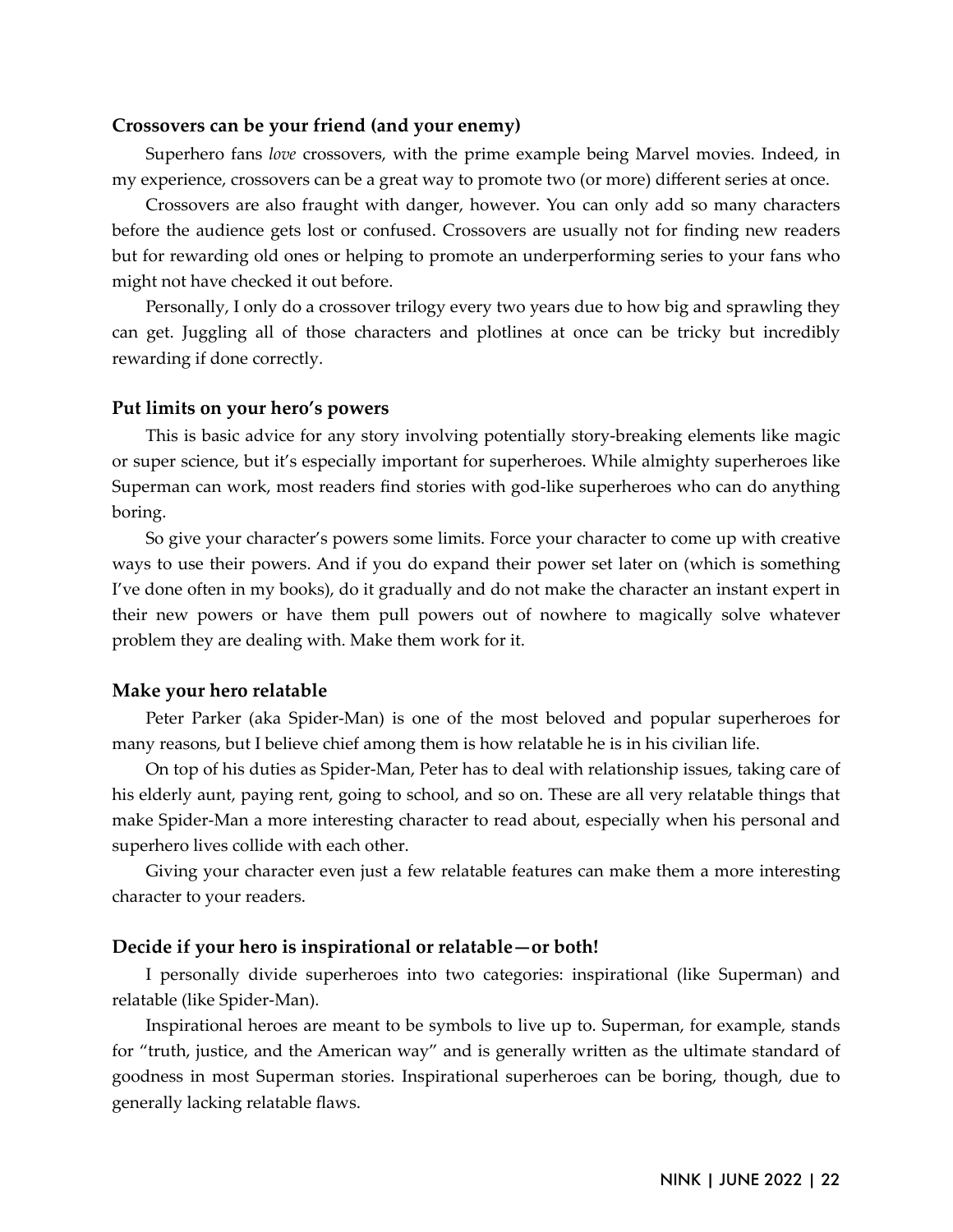Relatable superheroes are meant to be easier to relate to. Despite Spider-Man's fantastic powers, he is still an ordinary guy like you and me at the end of the day who has to pay rent, work a day job, and other mundane things in addition to his superhero duties. Make them *too* relatable, however, and your readers might find themselves reading a soap opera instead of a superhero story.

Of course, your hero can (and probably should) be a mixture of both. But it's one way to think about your character and may help you with their development. Think of it more like a spectrum than an absolute black and white binary.

#### **Decide if your character needs a secret identity or not**

*\_\_\_\_\_\_\_\_\_\_\_\_\_\_\_\_\_\_\_\_\_\_\_\_*

It used to be that every superhero needed (or at least had) some kind of secret identity, but in recent years (thanks largely to the MCU movies and changing audience tastes), it's no longer a necessary trope in modern superhero fiction.

Having said that, a secret identity can certainly add more drama and conflict to your story. Spider-Man is probably the best example, as he is constantly struggling to juggle both his superhero life and his personal life all the time while keeping friends and enemies alike from knowing who he really is.

But secret identities can also be cumbersome, especially when you feel the need to keep it a secret all the time. If you set your superhero story in our modern world where everyone has a camera in their pocket and access to the internet at all times, it can be difficult to convince your audience that this person has kept their identity a secret from everyone for a significant amount of time.

Ultimately, it's up to you how and if you wish to give your character an iron-clad secret identity or not. It doesn't really matter either way.

So there you go. There is more that can be said about writing in this genre, but hopefully this article serves as a basic overview. Go write your story and have fun while you do it!

*Timothy L. Cerepaka lives in Oklahoma City with his wife and their pet guinea pig and rabbit. He writes superhero and LitRPG fiction under the pen name Lucas Flint. He also does ghostwriting on the side. Check out his rates and links to his books on his [website.](https://timothylcerepaka.com/)*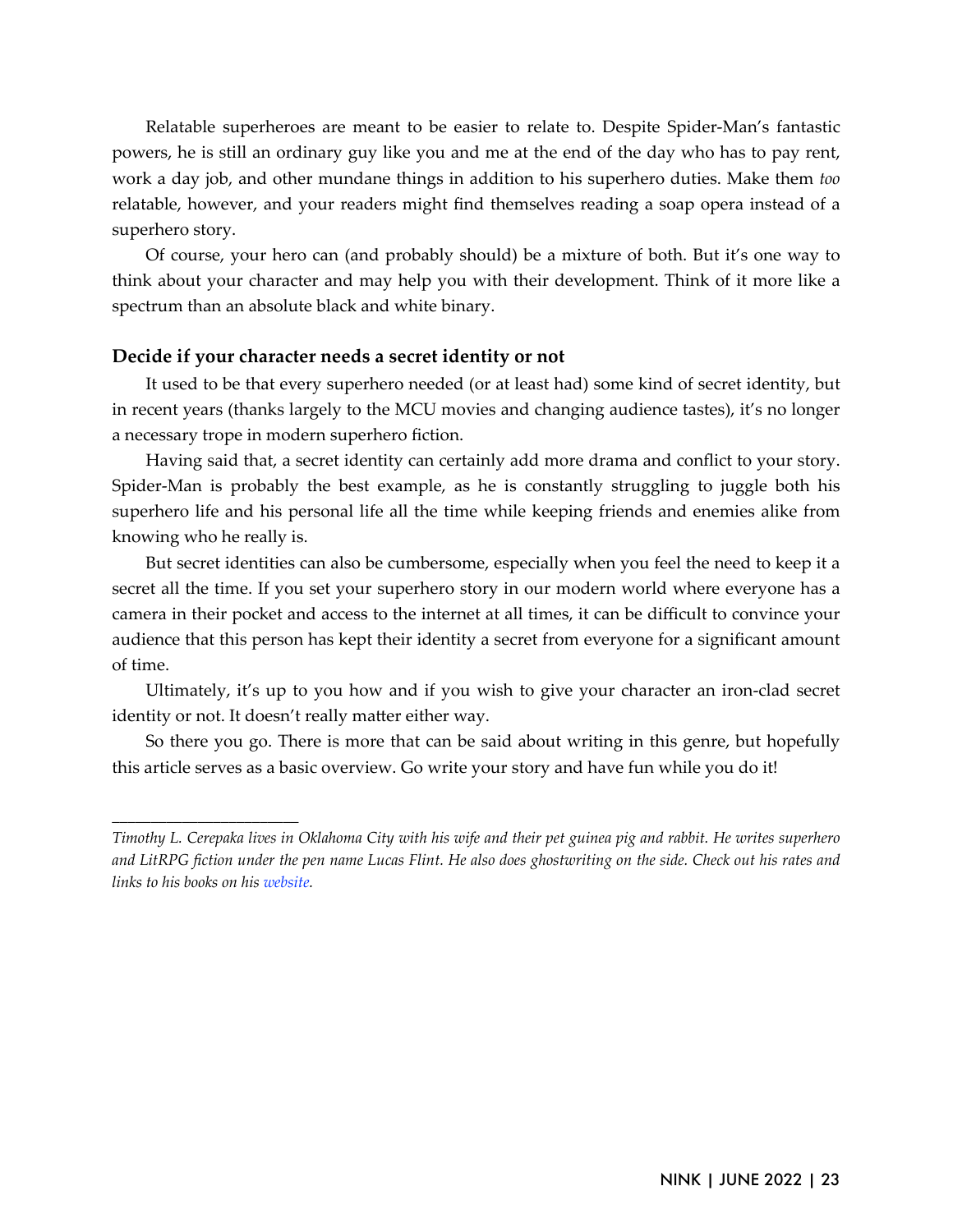#### *Column*

# **Smart Marketing For Savvy Authors**

*By Tawdra Kandle*



*This quarter of Smart Marketing is all about author collaboration. We'll discuss writing together, working together, and winning together.*

Not long after I published my first book, a friend who had helped me tremendously with the decision to go indie introduced me to a group of authors who were also newly published. We were all going through the same things, pioneers of sorts in a brave new world. Whether it was figuring out how to format paperbacks or submitting our books to Pixels of Ink (the precursor to today's BookBub), we shared information, experiences, and ideas.

In the ten years since then, I've had the good fortune to share a wide variety of hive-mind communities with many, many authors. From a series of masterminds to advertising co-ops and newsletter swap teams to author support groups, I've learned more than I could ever begin to remember from my fellow authors.

Finding the right author tribe isn't always a simple task, but it's one worth pursuing. Often, a mastermind grows out of a group of authors who have previously joined together for a project like an anthology or a shared world and discovered that they share similar goals or frustrations.

My first mastermind group included myself and two local friends, one of whom wrote romance as I do and the other who wrote epic fantasy, paranormal romance, and some romantic suspense. The mastermind was born after we'd all heard a speaker tout the benefits of such an arrangement. We met on occasion to discuss what we'd learned in various online classes, at conferences, and through experience. We reported on the success or lack thereof of specific ventures. And we listened to advice of our fellow masterminds on issues or challenges that had us stymied. We didn't stick to any particular structure in our meetings; they were very casual and informal.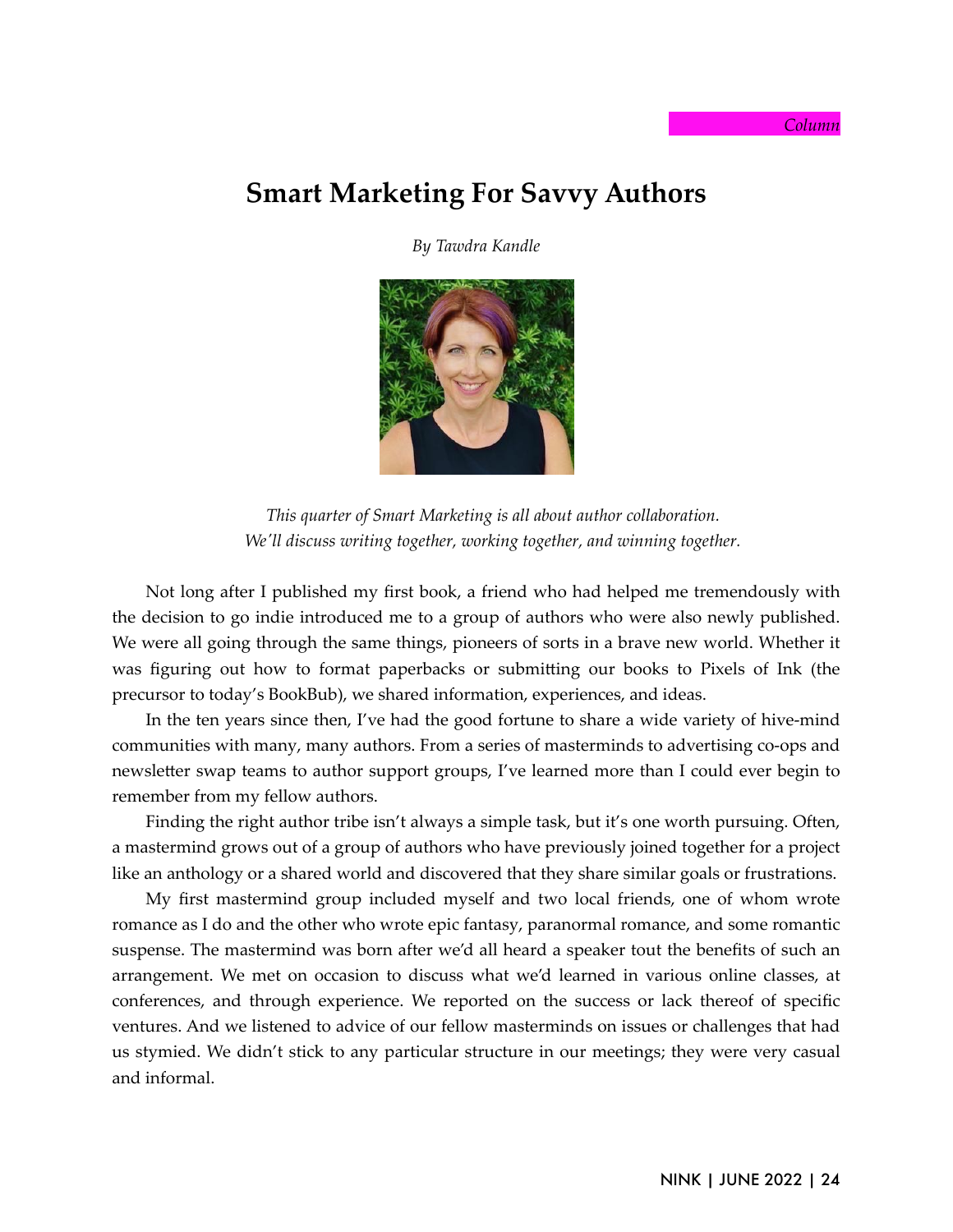My second mastermind group grew out of a working relationship with two other people one an author in my own genre and the other who was focused on her first nonfiction book and accompanying course. This mastermind was more structured in format. We made a commitment to talk via Zoom once a week, using Google docs to take notes and rotating the roles of moderator, note taker, and facilitator. We used timers to keep our check-ins moving and purposed to share a "hot seat" at every meeting—an item that we needed to discuss or on which we needed input and advice. We also agreed that we would each set a goal at the close of every meeting.

This mastermind is ongoing and has offered me invaluable insight—and even better, accountability for meeting my personal goals. Sometimes, just considering how I'd present something to my fellow masterminds helps me to hone and clarify what is causing me angst at the moment.

Sometimes, support in these groups goes beyond advice, moving into helpful action. Wordof-mouth (WOM) or visibility co-ops have long been popular with experienced and new authors. Within a group such as this, each member commits to supporting the work of the rest —think things like sharing new releases and sales—and may go beyond that, depending on the size and goals of the co-op. If you ever notice that one of your favorite authors tends to share the releases of a certain other author, there's a good chance that they've formed a WOM co-op, even if that's not what they call it.

Other benefits of a WOM co-op is that the participants can do things like following each other on BookBub, Amazon, and Goodreads, and liking/sharing/commenting on social media posts. While it is true that other authors aren't our target audience, there is impact to the algorithm when a connection exists been two authors; we'll pop up in each others' also-boughts, and on sites like BookBub and Goodreads, your finished and to-be-read books appear in posts on readers' feeds (so it's important that when making these kinds of like/follow exchanges, you choose authors whose branding and style is consistent with your own. If you write light romcom, you probably don't want to work with authors whose books are dark romance or all-out fantasy.)

But author-to-author support groups don't have to be about organized promotion or even brainstorming. They can grow out of a shared experience such as attendance at an author conference (Say, for example, a certain conference that happens every September on the beach in St. Pete Beach, Florida?) or participation in a class. More than once, when I've bought an author-education course, I've reached out to friends or acquaintances who I knew had also purchased it. It's easier and more fun to learn things like Facebook ads, newsletter bestpractices, or release strategies when I have others around me trying to do the same thing. What's more, if I don't understand something, it's great to be able to ask someone else in the group for help.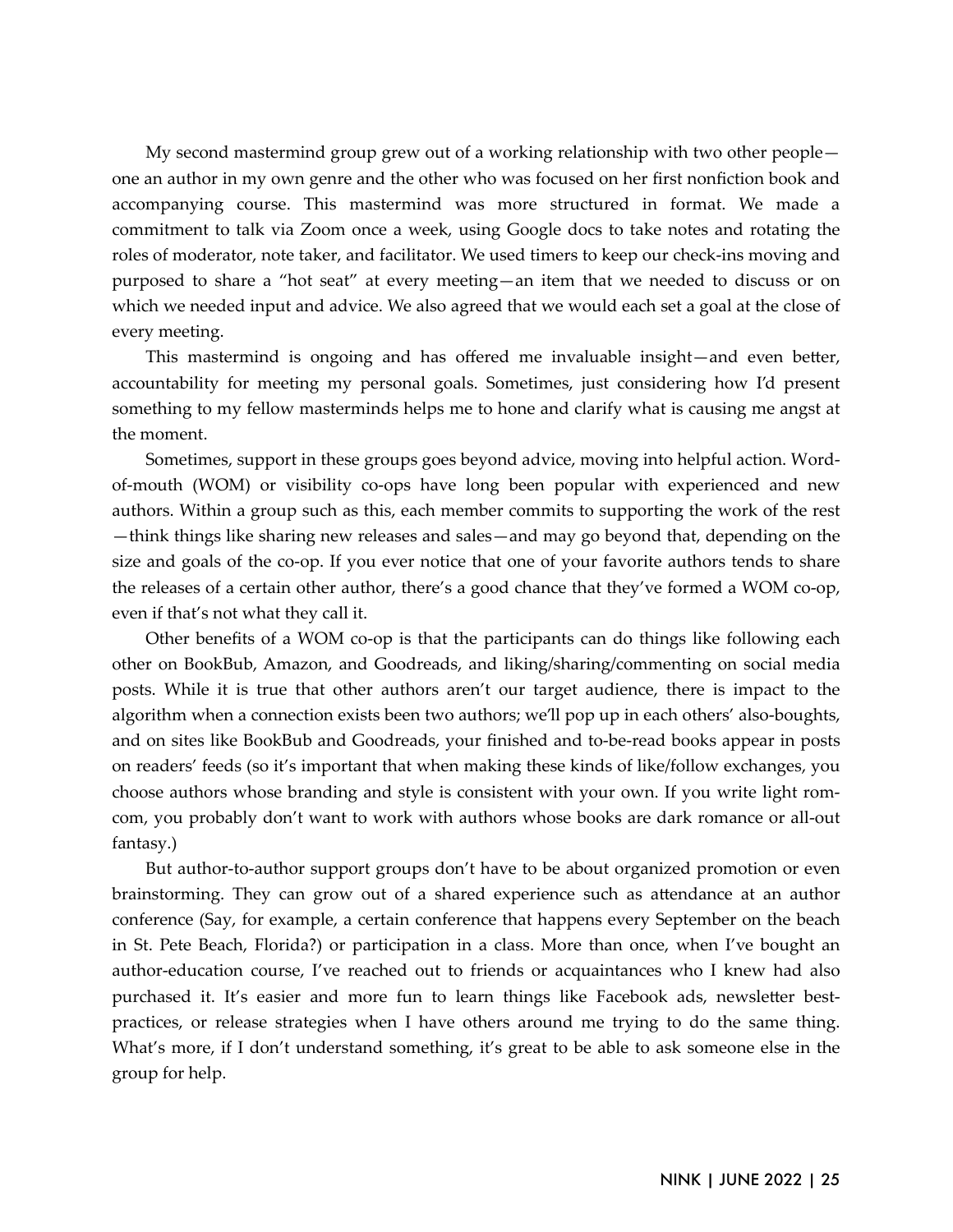*USA Today* bestselling author of contemporary and romantic suspense (and NINC president!) Lisa Hughey is a member of three fairly small author groups. She notes, "The two best benefits are sharing industry info and connecting with other writers in person."

Hughey goes on, "I'm also a member of many groups on Facebook (they tend to be larger… and you have to analyze the information shared with an understanding of the lens of the sharer). I think the smaller groups are more beneficial because you know the people better and can more easily gauge the usefulness of the information."

Pre-pandemic, some author masterminds or other groups often met in person if the participants were geographically close. There is an undeniable benefit of being able to speak to other authors in person, to vent about the frustrations that are part of this business, and to share both victories and disappointments. But when distance and/or disease prevent that sort of interaction, apps like Zoom or FaceTime can be valuable.

That's another huge benefit of masterminds and support groups: a like community. One of the big highs for me when I'm at the NINC conference is the relief I feel at not having to explain every detail about frustrating or elating situations. The people around me all get it; if they haven't personally experienced what I've gone through, they know someone who has, or at least they understand the context of what I'm saying. I love that I can use words and phrases like BookBub, release day, uploading nightmares, KU, or KDP without having to define what they mean. We are a community who speak the same language and share a similar history.

We can find the same sort of community sense within author support groups all year round, and that is an enormous sanity saver.

How do we find the right group for our particular needs? I noted above that some masterminds, co-ops or support teams happen organically after a shared project, a conference, a course, or a common goal. Others might form through geographical proximity. But there's no reason that we can't intentionally foster the formation of small communities for whatever purpose we want.

There are several factors to consider before posting an open call for a mastermind or support group. The first is that there should be a clearly stated goal for all participants. If some authors join expecting promo exchanges and others only want to share advice, friction and frustration will ensue. Group goals may evolve and change, but starting out, at least, everyone should be on the same page.

Secondly, you should probably consider the level of success of group members. (The word success here refers to financial/sales figures and does not imply that there are not measures of achievement outside that definition.) There's nothing wrong with a mastermind made up of just-published (or soon-to-be-published) authors, as long as all are committed to growing and learning. In a group that is more about support for each other, that makes sense. However, there is something to be said for masterminds that include authors who have achieved some measure of success and are willing to share certain inside details with other participants. This can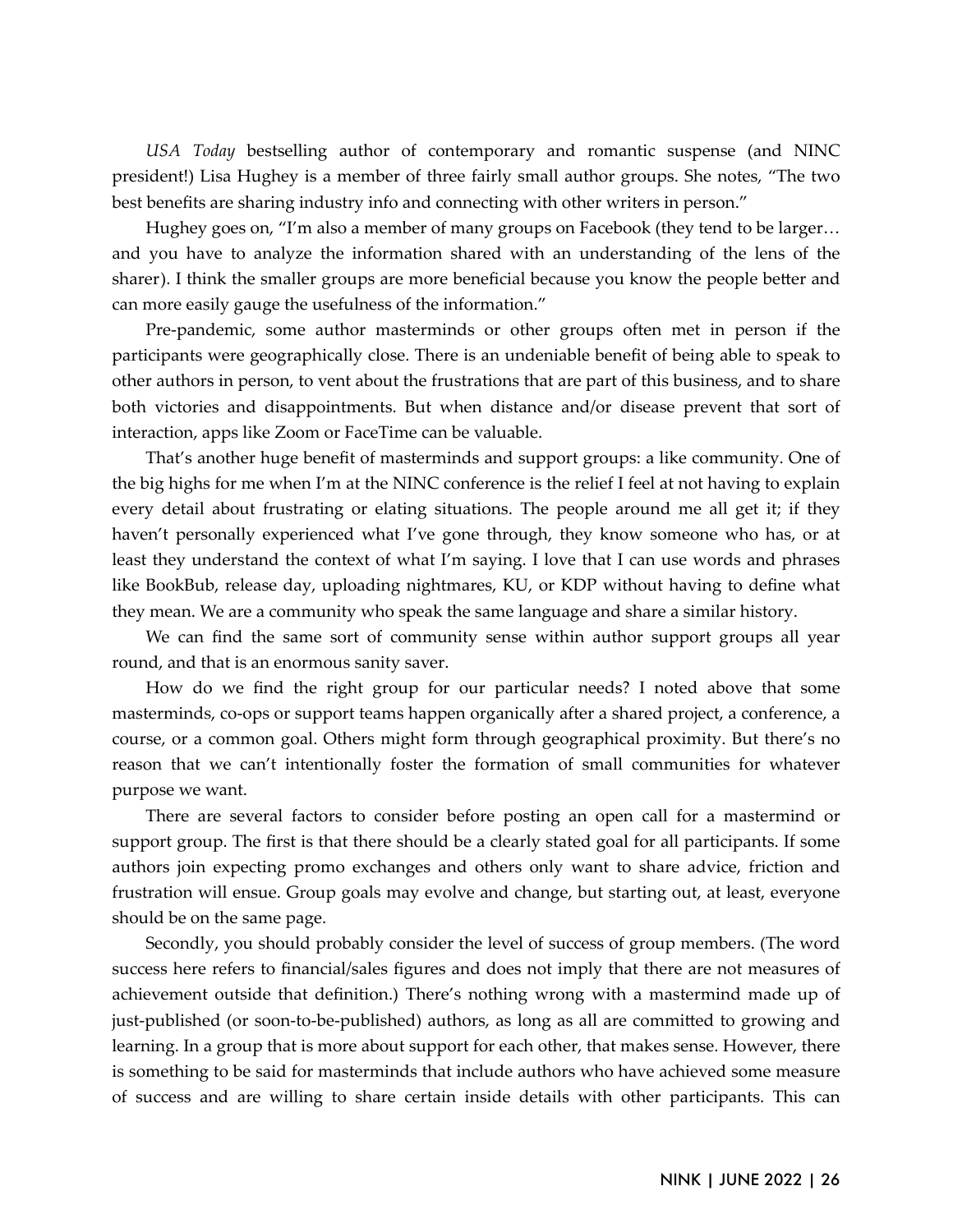provide incentive for those of us still trying to reach those goals as well as a tangible proof that our dreams are possible!

If you're trying to put together a more formal, organized group, it's a good idea to discuss ahead of time the format of meetings, including frequency, length, and set or flexible timing. You also may want to determine roles during meetings. In my current mastermind, I mentioned earlier that we have a weekly moderator, facilitator, and note-taker. These jobs rotate. The moderator sets up the Google doc that we use, providing an inspirational quotation that sets the tone for each meeting and transferring our goals from the previous week to the new doc. The facilitator watches the time, particularly during our updates and hot-seats; we try to stick to ten minutes for each of us. (Confession: we're not always successful!) The note-taker transcribes our conversation into the same Google document which is great for looking back at our earlier discussions.

"Choose the members (of a mastermind) carefully," Hughey advises. "Don't make it too big. Pretty much the same with an author support group. Define the parameters. Everyone has different career objectives, so it's important to make sure that the group members are aligned."

Few, if any, of us can attend an amazing conference every week of the year, but sometimes simply having a trustworthy, accepting, and understanding community of like-minded writers around us, even if the presence is virtual, can make a tremendous difference in how we survive —and thrive—on this roller-coaster author journey.

*\_\_\_\_\_\_\_\_\_\_\_\_\_\_\_\_\_\_\_\_\_\_\_\_*

*[Tawdra Kandle](http://tawdrakandle.com/) is the author of over 100 romances that span genres from contemporary through paranormal. Her engaging and realistic characters bring readers back again and again to devour the steamy love stories she spins. She lives in central Florida with a husband, a mischievous pup, and too many cats.*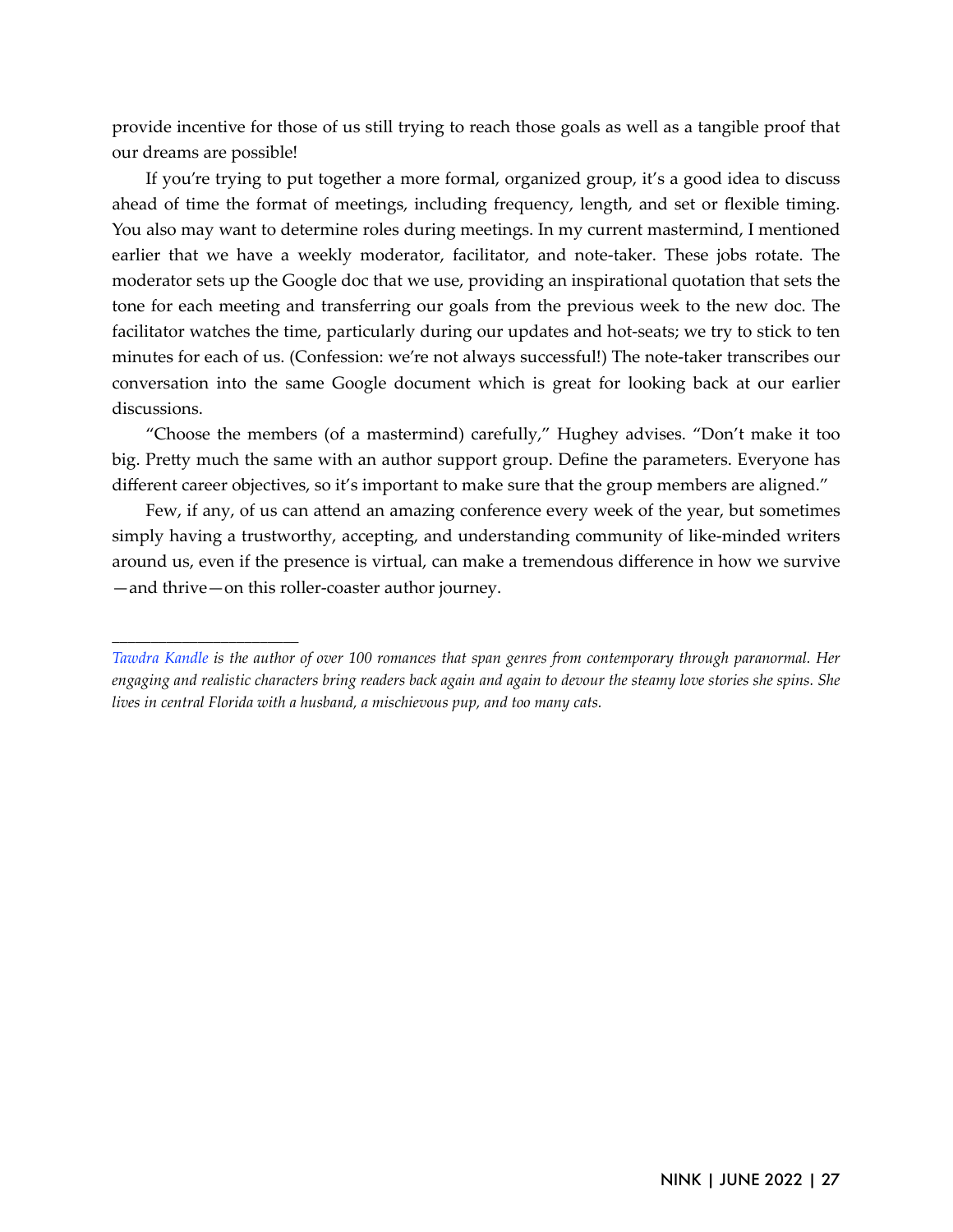#### *Column*

# **NINC Member Discounts**

*By Emilie Richards*

# publisheralley

If you're interested in tracking your sales at Baker & Taylor and YBP Library Services, there's a service that will do it for you, and NINC members get a discounted price of \$50.

Among other possibilities, [Publisher Alley](https://publisheralley.com/pages/PubAlleyLogin.aspx) can analyze performance by title, subject, market, and overall imprint or company on books published beginning in January 1977. Identifying sales trends, by selecting from a wide variety of categories, can help you uncover unrepresented market niches and help you along the road to your next book idea.

Once you've logged in, Publisher Alley will help you find the data you're looking for on your own and other authors' books.

Find out how to access our discount at [Freebies and Discounts](https://ninc.com/members-dashboard/member-benefits/member-freebies-discounts/) under Member Benefits at our website.



*[Emilie Richards](https://emilierichards.com/) is the author of over 80 novels, which have been published in more than 21 countries and 16 languages. She is both traditionally and indie published.*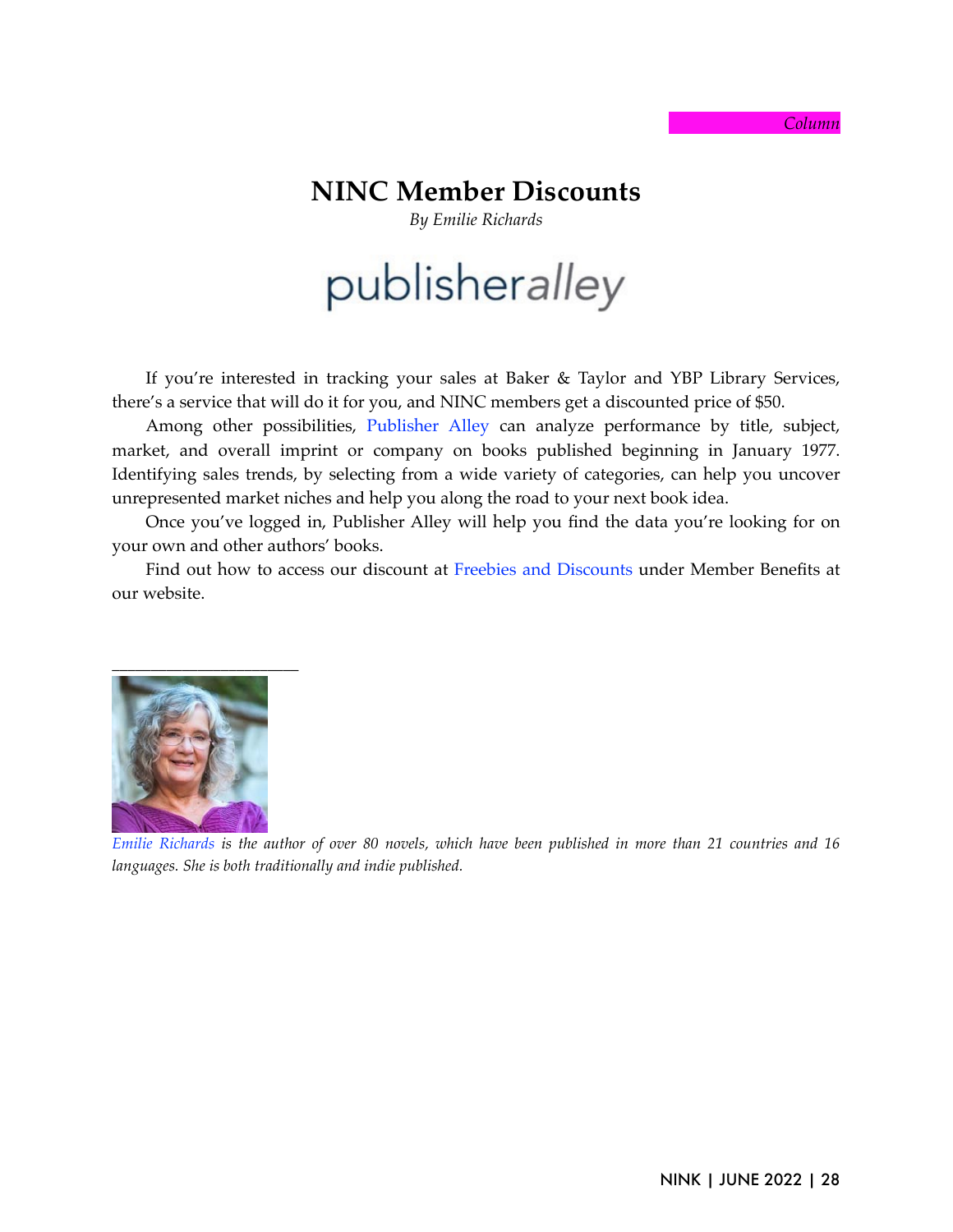# **Membership Benefits**

# **Need industry intel, software, or legal help? We've got you covered.**

Are you taking advantage of all your member benefits?

As a NINC member, your benefits include industry discounts, newsletter and website articles, professional services directory, networking opportunities, and more.

We've compiled all of these—which you can also find on our website—into this list as a helpful reminder.

# **Networking (these groups are for NINC members only):**

- Email list for all Novelists, Inc. Members:<https://groups.io/g/NINCLINK>
- NINC Facebook group:<https://www.facebook.com/groups/NovelistsInc/>
- Follow NINC on Twitter: [https://twitter.com/Novelists\\_Inc](https://twitter.com/Novelists_Inc)
- NINC on [Clubhouse](https://www.clubhouse.com/): Novelists Inc Virtual Tiki Bar
- Critique/brainstorming group:<https://groups.io/g/NINKcritique>
- Traditionally published authors: <https://groups.io/g/NINCTradPubbedAuthors>
- $\frac{S}{F}$  & speculative fiction writers:<https://groups.io/g/NINCswordsandrayguns>
- Authors of thriller/crime/suspense: [https://groups.io/g/NINCsuspense-thriller](https://groups.io/g/NINCcovercreators/)[crime/](https://groups.io/g/NINCcovercreators/)
- Discuss creating book covers: <https://groups.io/g/NINCcovercreators/>

# **Conference:**

Conference information: <https://ninc.com/conferences/about-the-ninc-conference/>

# **Newsletter**

- Propose an article:<https://ninc.com/newsletter/propose-an-article/>
- Submit a letter to the editor: <https://ninc.com/newsletter/submit-letter-to-editor/>
- Newsletter archives:<https://ninc.com/newsletter/news-archive/>

# **Website (You must be logged in to access these services.)**

- Legal Fund: <https://ninc.com/member-benefits/legal-fund/>
- Pro Services Directory:<https://ninc.com/member-benefits/pro-services-directory/>
- Sample Letters: <https://ninc.com/member-benefits/sample-letters/>
- Articles & Links:<https://ninc.com/member-benefits/articles-and-links/>
- Welcome Packet: [https://ninc.com/—](https://ninc.com/%E2%80%94)> Members Only —> Welcome Packet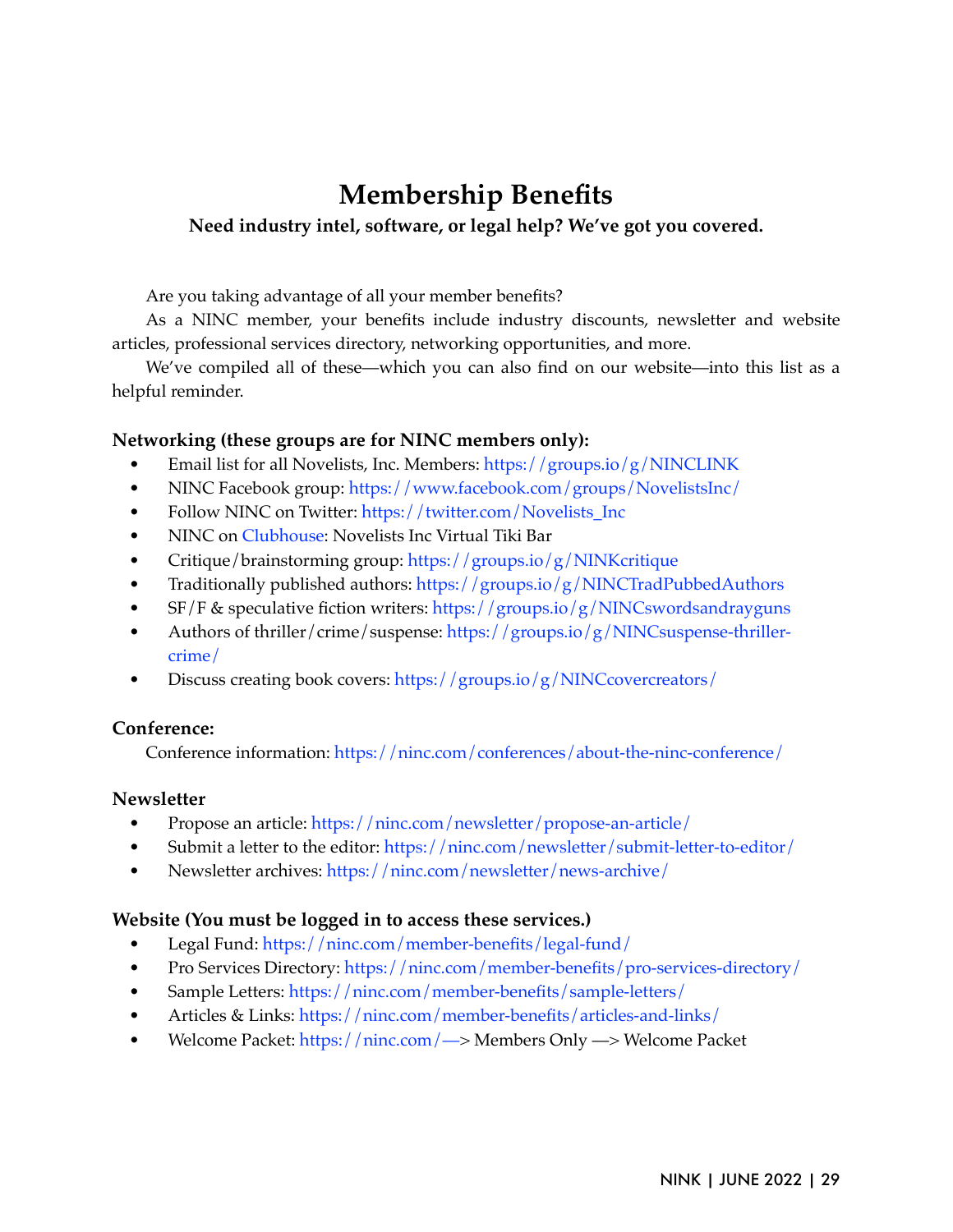# **Member discounts**

NINC members are eligible for certain professional discounts. A complete listing of these can be found at <https://ninc.com/member-benefits/member-freebies-discounts/> along with other member discounts.

# **Volunteer**

One of the greatest benefits of NINC is the opportunity to volunteer your talents to benefit other members—which pays incredible and unexpected dividends in networking and knowledge. Learn more about volunteer opportunities here: [https://ninc.com/members-only/](https://ninc.com/members-only/open-positions/) [open-positions/](https://ninc.com/members-only/open-positions/)

Open positions include:

- Social Media Committee
- Tweet Team
- Recruiting New Members
- Anything!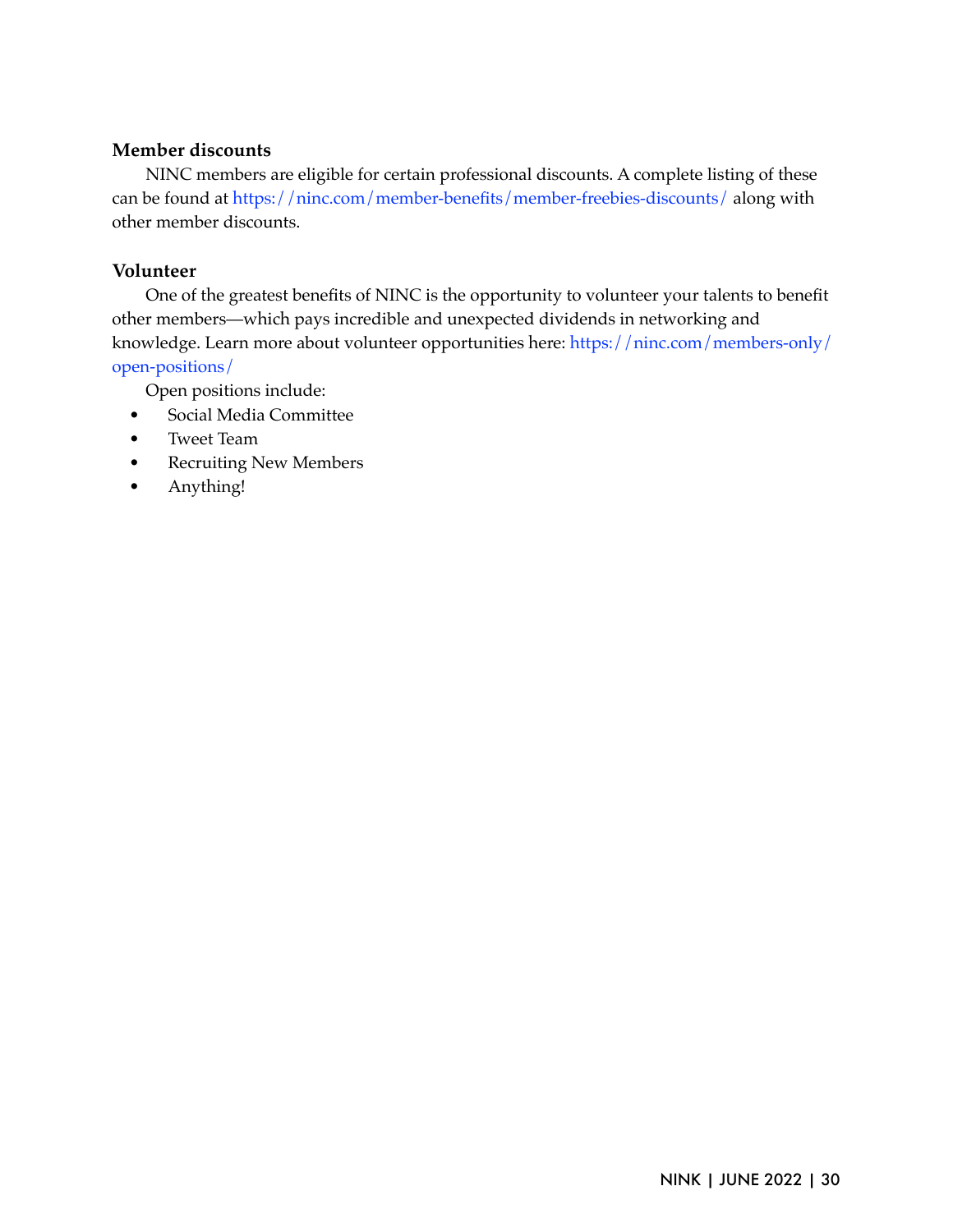

*Founded in 1989*

# **NINC Statement of Principle**

Novelists, Inc., in acknowledgment of the crucial creative contributions novelists make to society, asserts the right of novelists to be treated with dignity and in good faith; to be recognized as the sole owners of their literary creations; to be fairly compensated for their creations when other entities are profiting from those creations; and to be accorded the respect and support of the society they serve.

NINC is committed to welcoming a diverse and inclusive membership to our organization and serving all members. No author will ever be discriminated against on the basis of gender, race, sexual orientation, religious/spiritual beliefs if any, ability, nationality or age. It is NINC's desire and goal to make sure that every author member feels welcomed and accepted and heard.

#### **Founders**

- Rebecca Brandewyne
- Janice Young Brooks
- Jasmine Cresswell
- Maggie Osborne
- Marianne Shock

# **2022 Board of Directors**

*If you have questions regarding Novelists, Inc., please contact a member of the Board of Directors.*

- President: Lisa Hughey
- President-Elect: Celeste Barclay
- Secretary: Hallee Bridgeman
- Treasurer: Timothy Cerepaka
- Newsletter Editor: Harper St. George
- Advisory Council Representative: Steven Womack

#### **Advisory Council**

- Lou Aronica
- Brenda Hiatt Barber
- Linda Barlow
- Jean Brashear
- Janice Young Brooks
- Laura Parker Castoro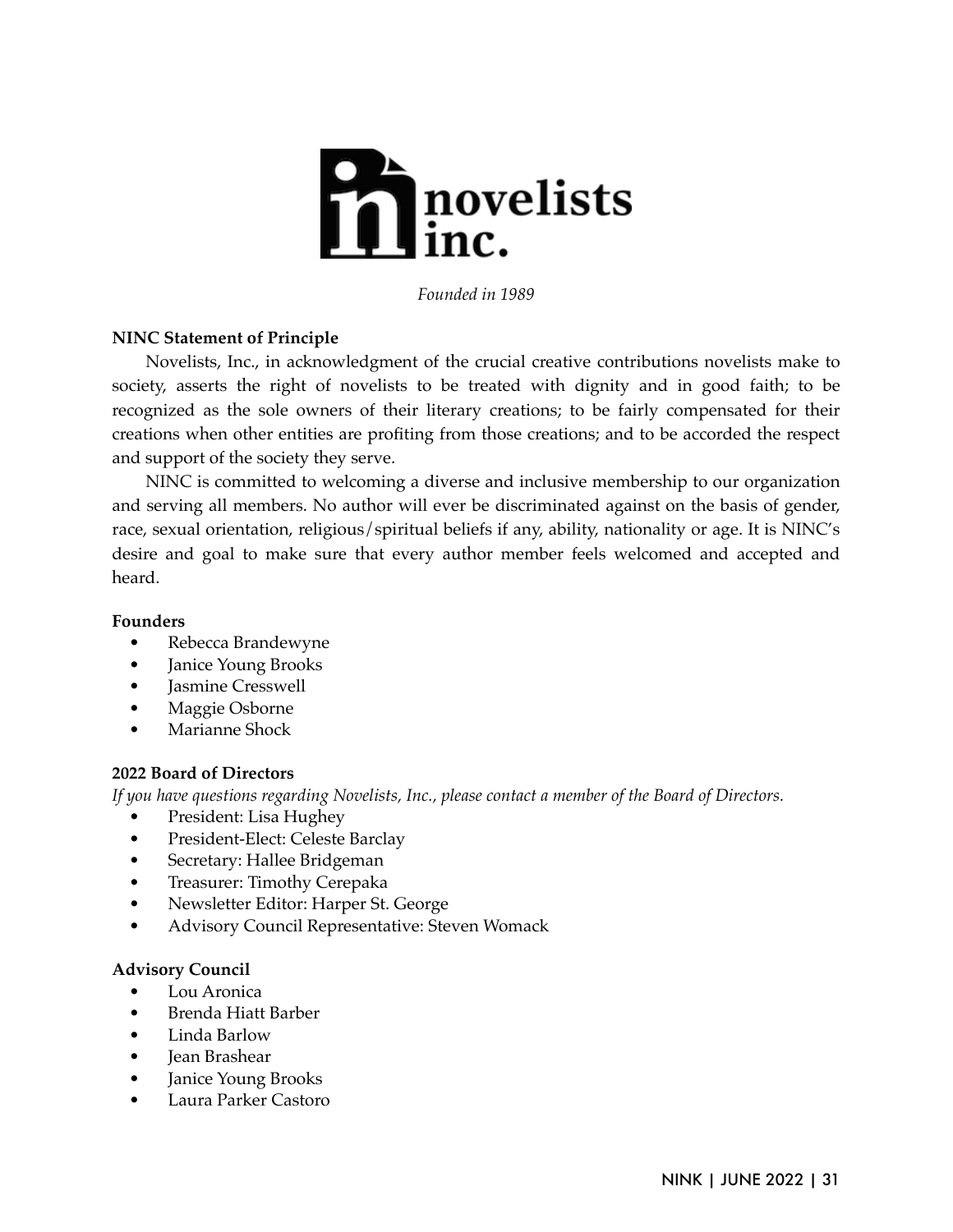- Meredith Efken
- Donna Fletcher
- Kay Hooper
- Tawdra Kandle
- Barbara Keiler
- Julie Leto
- Pat McLaughlin
- Kasey Michaels
- Julie Ortolon
- Diana Peterfreund
- Pat Rice
- Erica Ridley
- Marianne Shock
- Wayne Stinnett
- Vicki Lewis Thompson
- Victoria Thompson
- Steven Womack

# **2022 Committees**

*[Complete committee member listings](https://ninc.com/about-ninc/ninc-committees/) are available on the website. Many committee positions are open and looking for new volunteers.*

- Central Coordinator: Laura Resnick
	- Assistant Coordinator: Mica Stone
- 2022 Conference Committee
	- ⁃ Conference Director: Mel Jolly
	- Assistant Conf. Director & Programming Chair: Tawdra Kandle
	- Assistant Prog. Chair: Hallee Bridgeman
	- NINC After Dark Coordinator: Tamsin Ley
	- ⁃ Hotel Liaison: Karen Fox
	- ⁃ Assistant Hotel Liaison: Tegan Maher
	- ⁃ Conference Registrar: Pam McCutcheon
	- ⁃ Assistant Registrar: Stephanie Julian
	- ⁃ Sponsorship Chair: Sarah Woodbury
	- ⁃ Assistant Sponsorship Chair: Dylann Crush
	- ⁃ Traditional Publishing Liaison: Victoria Thompson
	- App Coordinator & Graphic Design: Laura Hayden
- Authors Coalition Representatives: Rebecca Zanetti & Hallee Bridgeman
- Bookkeeper: Terese Ramin
- Diversity, Equity, & Inclusion Committee
	- Chair: Celeste Barclay
	- ⁃ Misti Boehm
	- ⁃ Pooks Burroughs
	- **Malorie Cooper**
	- Lynn Emery
	- Pamela Kelley